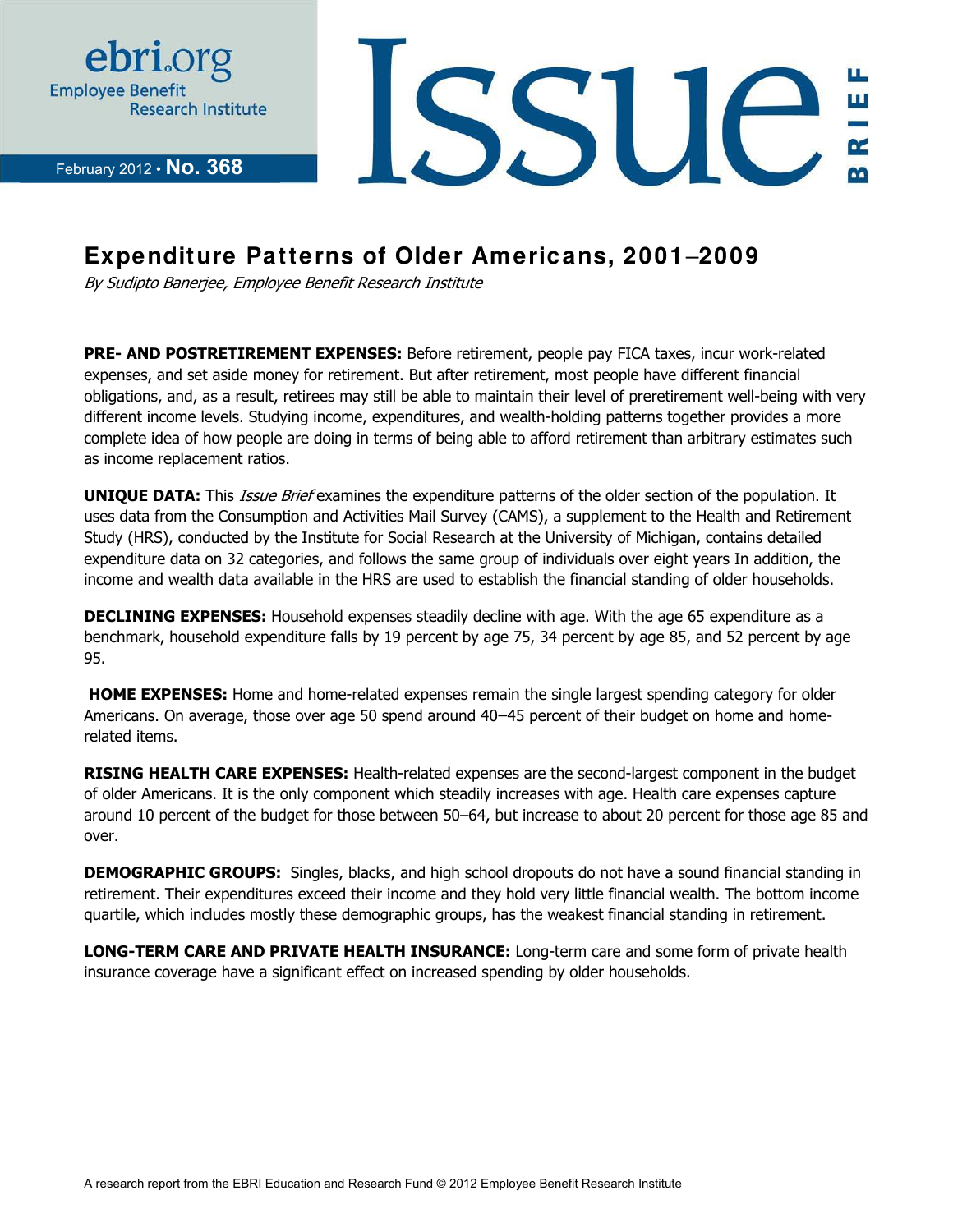Sudipto Banerjee is a research associate at the Employee Benefit Research Institute. This *Issue Brief* was written with assistance from the Institute's research and editorial staffs. Any views expressed in this report are those of the author, and should not be ascribed to the officers, trustees, or other sponsors of EBRI, EBRI-ERF, or their staffs. Neither EBRI nor EBRI-ERF lobbies or takes positions on specific policy proposals. EBRI invites comment on this research.

**Copyright Information:** This report is copyrighted by the Employee Benefit Research Institute (EBRI). It may be used without permission but citation of the source is required.

**Recommended Citation:** Sudipto Banerjee, "Expenditure Patterns of Older Americans, 2001−2009," EBRI Issue Brief, no. 368, February 2012.

Report availability: This report is available on the Internet at www.ebri.org

#### **Table of Contents**

| Treatment of Defined Benefit (DB), Defined Contribution (DC), and Individual Retirement Account (IRA) |  |
|-------------------------------------------------------------------------------------------------------|--|
|                                                                                                       |  |
| Comparing Income, Expenditure, and Wealth Across Different Marital, Racial, and Educational Groups11  |  |
|                                                                                                       |  |
|                                                                                                       |  |
|                                                                                                       |  |
|                                                                                                       |  |
|                                                                                                       |  |
|                                                                                                       |  |

#### **Figures**

| Figure 2, Median Spending, in 2010\$, in Each Category and Mean Percentage Share of Each Category in Total                                                                                                      |  |
|-----------------------------------------------------------------------------------------------------------------------------------------------------------------------------------------------------------------|--|
| Figure 3, Percentage of Population Who Anticipated a Drop in Spending in Retirement vs. Percentage of                                                                                                           |  |
| Figure 4, Percentage of Population Who Anticipated an Increase in Spending in Retirement vs. Percentage of                                                                                                      |  |
| Figure 5, Median Household Spending and Median Household Income (in 2010\$) for Working and Retired                                                                                                             |  |
| Figure 6A, Median Household Income, Household Spending, Household Nonhousing Wealth, Household Total<br>Wealth (Housing and Nonhousing), in 2010\$, for the Bottom Half of the Income Distribution of Different |  |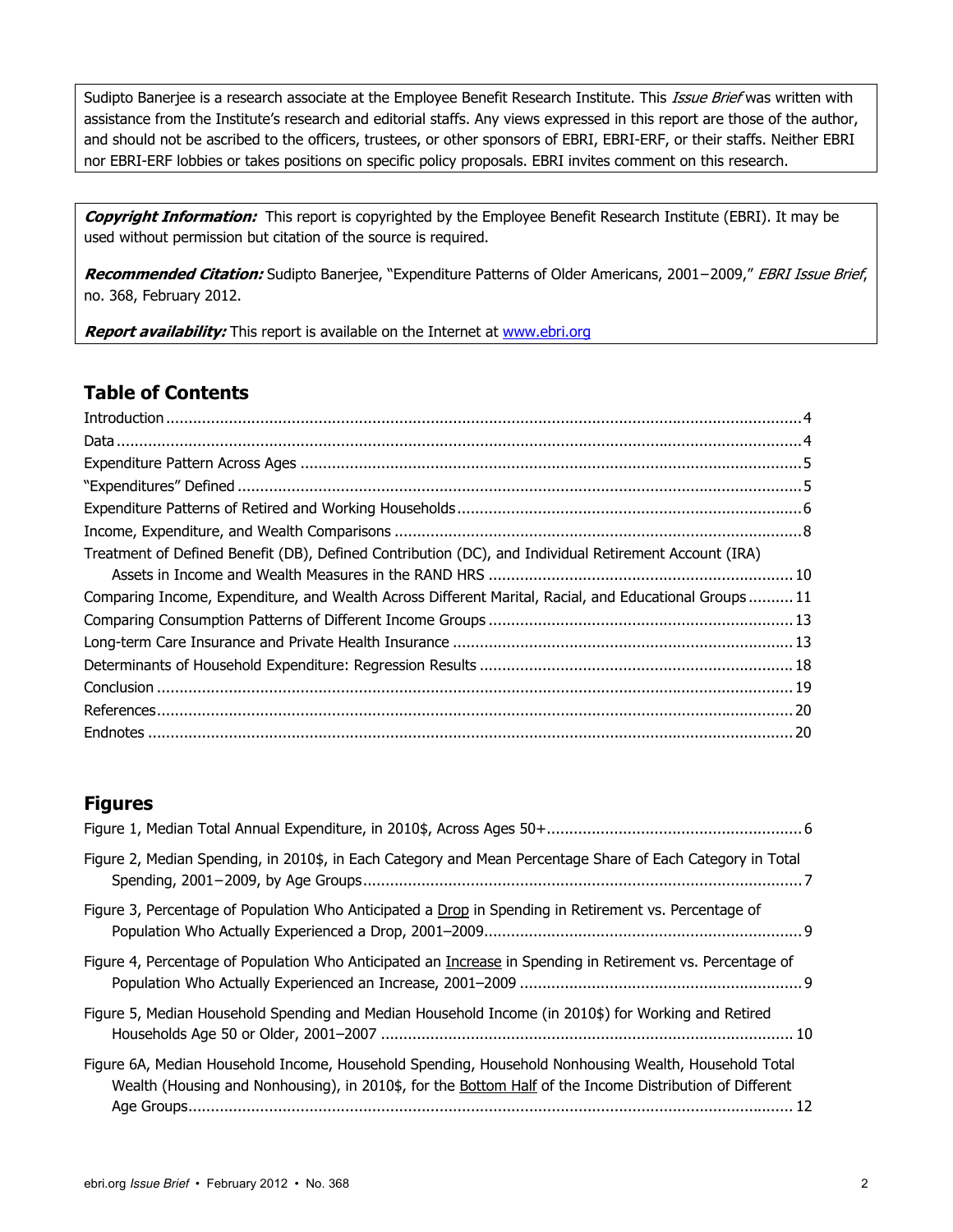| Figure 6B, Median Household Income, Household Spending, Household Nonhousing Wealth, Household Total<br>Wealth (Housing and Nonhousing), in 2010\$, for the Top Half of the Income Distribution of Different Age |
|------------------------------------------------------------------------------------------------------------------------------------------------------------------------------------------------------------------|
| Figure 7, Median Household Income, Household Spending, Household Nonhousing Wealth, Household Total<br>Wealth (Housing and Nonhousing), in 2010\$, for Different Marital Groups Age 65+  14                      |
| Figure 8, Median Household Income, Household Spending, Household Nonhousing Wealth, Total Household<br>(Housing and Nonhousing) Wealth, in 2010\$, for Different Racial Groups Among Households Age 65+  14      |
| Figure 9, Median Household Income, Household Spending, Household Nonhousing Wealth, and Total<br>Household Wealth (Housing and Nonhousing), in 2010\$, for Different Educational Groups Among                    |
| Figure 10, Median Household Income, Household Spending, Household Nonhousing Wealth, Household Total<br>Wealth (Housing and Nonhousing), in 2010\$, for Households in the Bottom Income Quartile 15              |
| Figure 11A, Median Spending in Each Category and Mean Percentage Share of Each Category in Total Spending                                                                                                        |
| Figure 11B, Median Spending in Each Category and Mean Percentage Share of Each Category in Total Spending                                                                                                        |
| Figure 12, Median Household Spending in Each Category and Mean Percentage Share of Each Category in Total                                                                                                        |
| Figure 13, Median Household Spending in Each Category and Mean Percentage Share of Each Category in Total<br>Spending for Individuals With and Without Private Health Insurance, Age 65+  22                     |
|                                                                                                                                                                                                                  |
| Appendix B, Longitudinal Changes in Median Household Income, Household Spending, Household Nonhousing<br>Wealth, Household Total Wealth (Housing and Nonhousing), for Different Age Cohorts 24                   |
| Appendix C, Median Household Income, Household Spending, Household Nonhousing Wealth, Household Total                                                                                                            |
| Appendix D, Median Household Income, Household Spending, Household Nonhousing Wealth, Household Total                                                                                                            |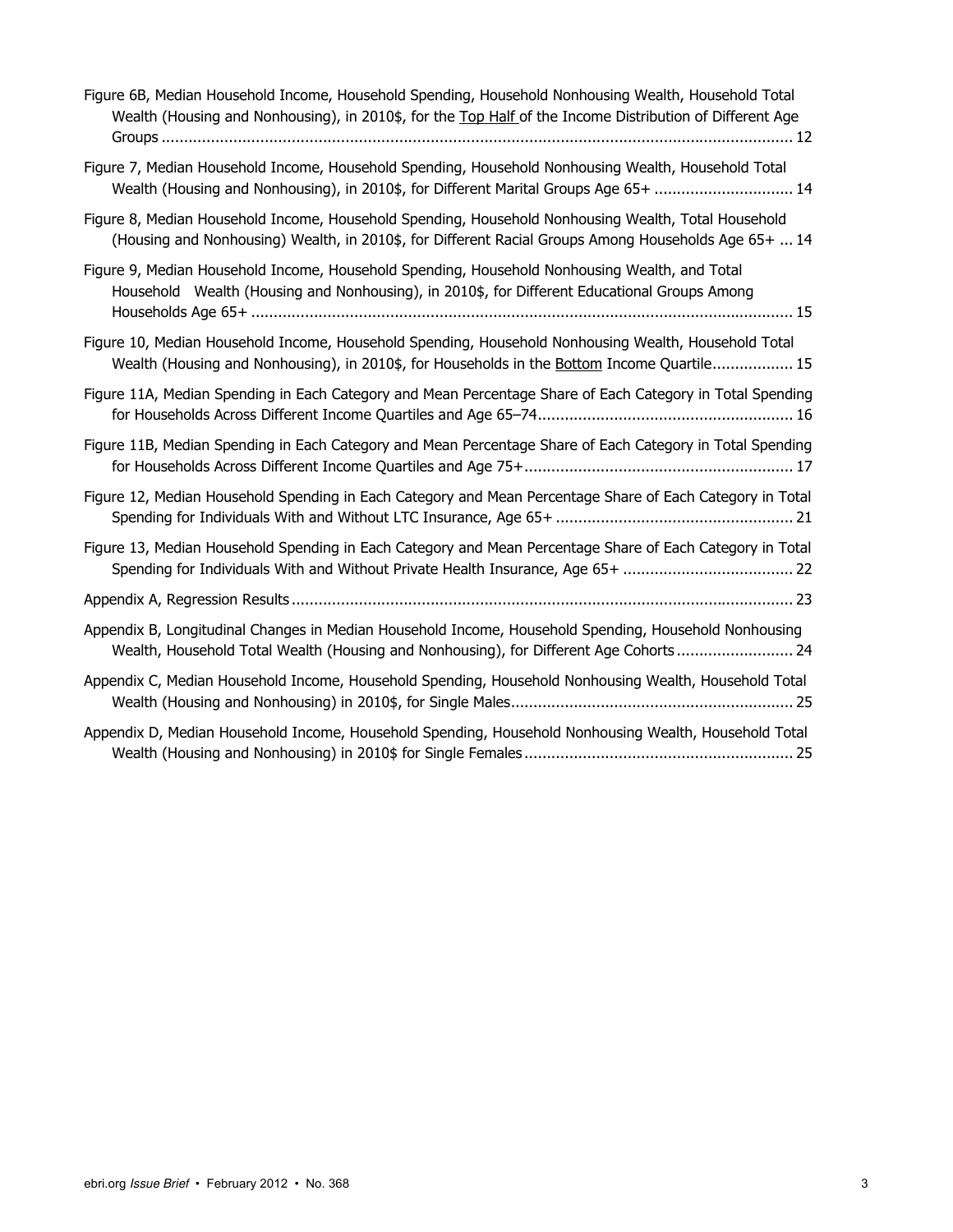# **Expenditure Patterns of Older Americans, 2001**‒**2009**

By Sudipto Banerjee, Employee Benefit Research Institute

#### **Introduction**

According to economic theory, "well-being" is measured better by consumption rather than by income. Furthermore, pre- and postretirement spending requirements are very different: Before retirement, people pay FICA<sup>1</sup> taxes, incur work-related expenses, and set money aside for retirement. But none of these savings or tax requirements exist postretirement. As a result, even with very different post-retirement income levels retirees may still be able to afford the consumption expenses needed to maintain their level of preretirement well-being.

The study of consumption or expenditure patterns provides a better sense of retirees' well-being than arbitrary estimates such as "replacement ratios."<sup>2</sup> And if income, expenditures, and wealth-holding patterns can be studied together, this can provide a more complete idea of how people are doing in terms of being able to afford retirement.

This Issue Brief examines the consumption pattern of the older section of the U.S. population. The majority of the households studied here have either reached retirement age or are on the cusp of retirement. The data come from the Health and Retirement Study (HRS) and the Consumption and Activities Mail Survey (CAMS), which is a supplement of the HRS (described below). CAMS contains detailed spending information on 26 nondurable and six durable categories, and it follows the same group of people over eight years. Using this information coupled with the income, wealth, health, and labor-market information available in the HRS, this study attempts to summarize the consumption behavior of the American elderly. It has three primary objectives:

- To examine how consumption patterns evolve with age, income, and other demographic characteristics.
- To study the income, expenditures, and wealth-holding patterns of the elderly to get a sense of how they are managing their finances and if they are at risk of outliving their assets.
- To determine if long-term care (LTC) insurance and private health insurance affect the elderly's consumption behavior.

#### **Data**

Two sources of data are used for this study. First is the Health and Retirement Study (HRS), which a study of a nationally representative sample of U.S. households with individuals over age 50. It is the most comprehensive survey of older Americans in the nation and covers topics like health, assets, income, and labor-force status in detail. It is a biennial longitudinal survey with questionnaire waves in even-numbered years beginning in 1992. The initial sample consisted of individuals born between 1931 and 1941 and their spouses, regardless of their birth year. Newer cohorts have been added in the following years. The study is sponsored by the National Institute of Aging (NIA) and the Social Security Administration (SSA) and administered by the Institute for Social Research (ISR) at the University of Michigan.

But the crucial part of the data used in this study come from the Consumption and Activities Mail Survey (CAMS), which was started in 2001 as a supplement to the HRS. From the participants in the 2000 HRS, 5,000 households were selected at random and mailed the CAMS questionnaire. In couples households, the questionnaire was sent randomly to one of the two spouses. Since 2001, CAMS has been conducted every two years, with 2009 the latest round of available data. For those between ages 55–64, the aggregate expenditure in each of 32 categories (six durable and 26 nondurable items) of CAMS are very close to the same categories in the Consumer Expenditure Survey (CEX), which is the benchmark survey on household consumption in the United States. However, CAMS reports higher consumption expenditures for older households (Hurd and Rohwedder, 2011).

The household income and wealth measures are taken from the RAND version of HRS data because it provides consistent measures of income and wealth across all waves.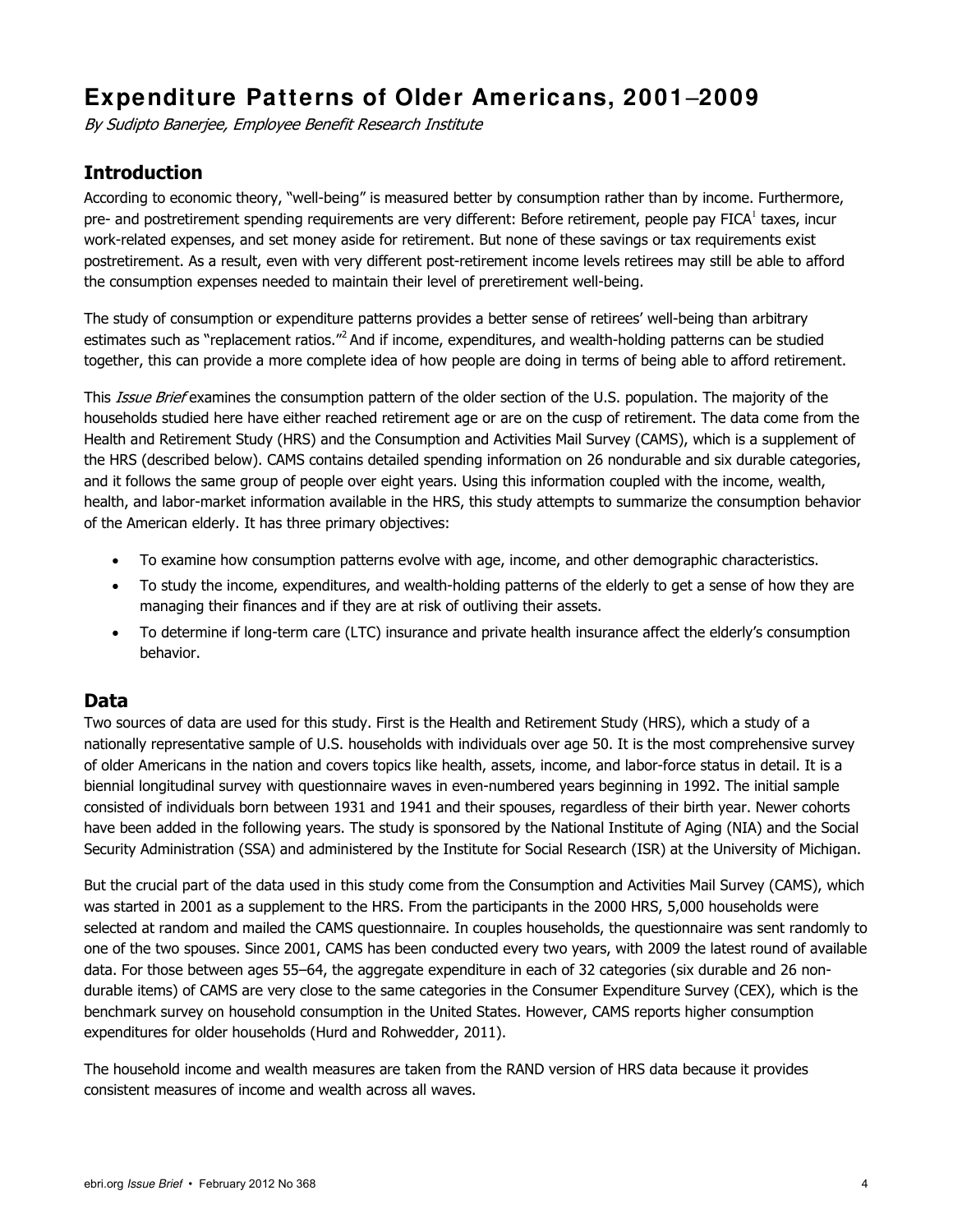#### **"Expenditures" Defined**

- **Home-related expenses** include mortgage, property taxes, homeowner's or renter's insurance, rent, utilities, home repairs, home furnishings, housecleaning supplies, housekeeping and laundry services, gardening and yard supplies, and gardening and yard services.
- **Food expenses** include food and drink, including alcoholic beverages that are bought in grocery and other stores. Dining out is not included .
- **Health expenses** include out-of-pocket (uninsured) health insurance costs, including Medicare supplemental insurance; out-of-pocket costs on prescription and nonprescription drugs; out-of-pocket cost of hospital care, doctor services, lab tests, eye, dental, and nursing home care; and out-of-pocket costs for medical supplies.
- **Transportation expenses** include car payments (principal and interest), vehicle insurance, vehicle maintenance, and gas.
- **Clothing expenses** include clothing and apparel (including jewelry) and also personal care products and services.
- **Entertainment expenses** include trips and vacations, tickets to movies, sporting, or performing arts events; hobbies and leisure equipment (photography, reading, camping, etc.); dining out in restaurants, cafes, and diners; and take-out food.
- **Other expenses** include contributions to religious, educational, charitable, or political organizations, and cash and gifts to family and friends outside the household (including alimony and child-support payments).

#### **Expenditure Pattern Across Ages**

Figure 1 plots the median (the midpoint—half above and half below) total household annual expenditure (in 2010 dollars) across ages. It clearly shows that household expenditure steadily declines with age.<sup>3</sup> The decline is almost linear, indicating that expenditure falls at a constant rate with age. With age 65 spending as a benchmark, household expenditure falls by 19 percent by age 75, 34 percent by age 85, and 52 percent by age 95. Future retirement income adequacy studies should explicitly take account of this declining expenditure pattern as done in Hurd and Rohwedder (2011).

Figure 2 takes a closer look at the expenditure pattern across ages, both by breaking total household expenditure into different categories and also by separating it into different age groups. The reported numbers are the medians (in 2010 dollars) and percentage share of each category in total spending. The different categories are described above.

Some immediate patterns emerge from Figure 2. First, as in previous studies (Butrica, Goldwyn and Johnson, 2005; Butrica and Mermin, 2006), it was found that home and home-related expenses remain the largest spending category for every age group. In any given year, the percentage of total expenditures spent on home-related items remain almost the same for every age group. Second, health expenses increase steadily with age. In 2009, people between ages 50‒64 spent 9 percent of their total budget on health items, while those age 85 or over spent twice as much (18 percent) of their budget on health items. Health-related expenses are the second-largest share of total expenditure for those over age 75.

This is not surprising, even if everyone in these age groups is covered by Medicare, since Medicare coverage is not comprehensive. Specifically, it caps the numbers of days covered during a nursing-home stay and excludes long-term care costs, particularly those incurred for custodial services. As a result, the health expenses shown here may still be conservative. Selden et al. (2001) show that 13 percent of out-of-pocket health expenditures arise from nursing-home stays. The HRS sample is selected from the noninstitutionalized population, but respondents are kept in the sample if they are institutionalized after the initial interview, so the proportion of the HRS sample ever admitted to a nursing home or long-term care facility is rather small. In the CAMS sample used for this study, only 3.65 percent reported spending at least one night in a nursing home or a long-term care facility in the two years preceding their 2008 HRS interview. Given that nursing-home stays can be long and very expensive, undersampling the institutionalized population may underestimate the actual health-care expenses. Also, the distribution of health expenditure is generally very skewed, so the median may not show the entire picture of health expenses. For example, in 2009, for households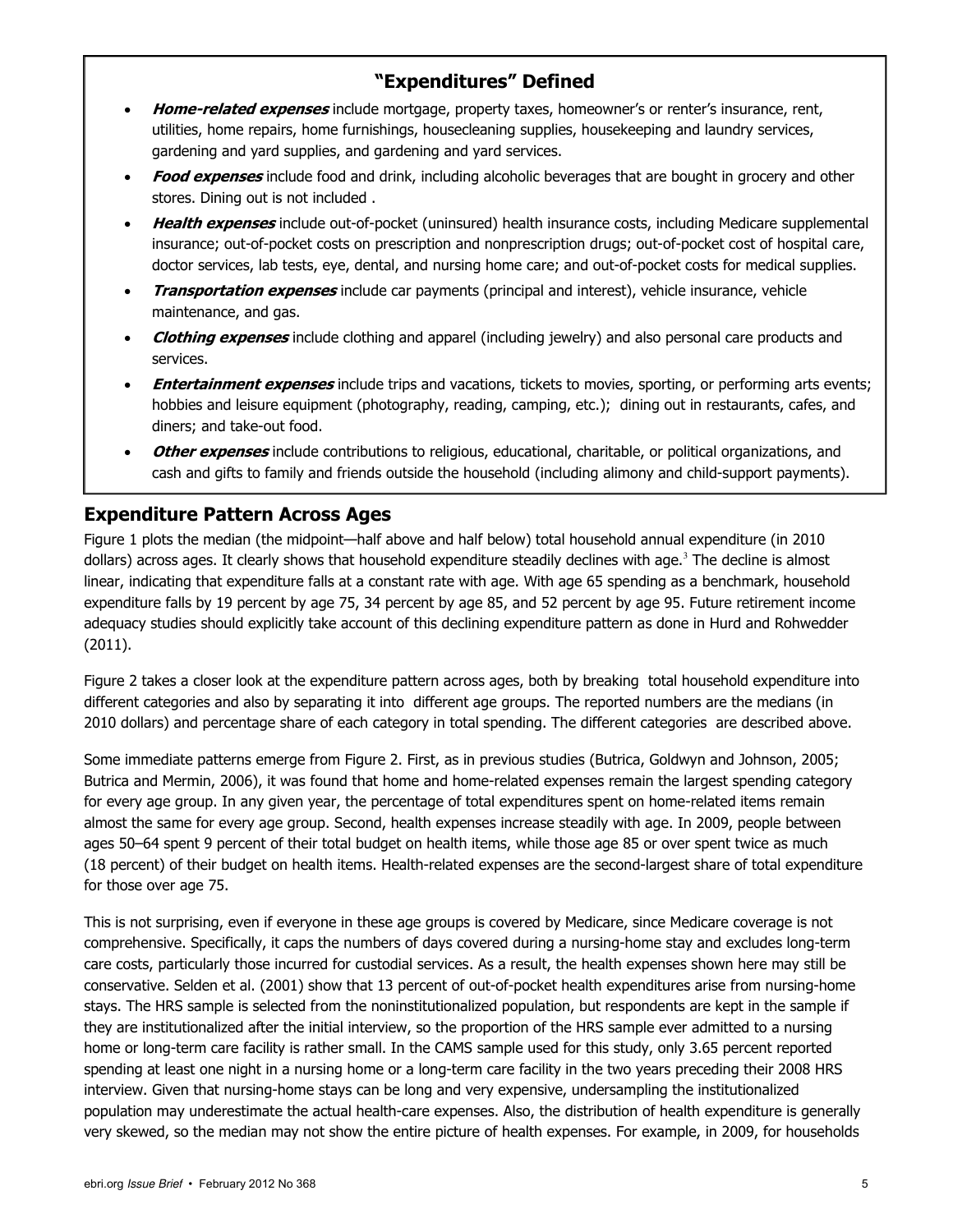with at least one member age 65 or over, the median health expenditure was \$3,150, but the mean was \$4,894, and at the  $90<sup>th</sup>$  percentile of expenses it was \$10,262.

The two components of expenditure which do show a declining pattern across age groups are transportation expenses and entertainment expenses. Again, this is expected. With retirement, daily transportation needs (such as commuting to work) fall to a great extent, and with increasing age and declining health people become more restricted to the indoors, which cuts entertainment expenses. Food and clothing expenses (as a share of total expenditure) remain more or less flat across different age groups.



#### **Expenditure Patterns of Retired and Working Households**

Figure 3 uses a sample of 1,094 individuals (a subset of the original HRS sample) who were observed both before and after retirement. In this sample, 66.5 percent of the respondents anticipated their spending to drop in retirement, and 65.9 percent actually experienced a drop in retirement spending. On the other hand, Figure 4 shows that, while only 8.9 percent of the respondents anticipated their retirement spending to rise, 15.8 percent of the households actually experienced higher retirement spending.

Figure 5 shows the median household income and median household spending in 2010 dollars for working and retired households age 50 or over. This figure uses four rounds of CAMS data (2001–2007). The income data come from the HRS, which asks respondents to report their income during the last calendar year. (The 2002 HRS data have the income information for 2001, and so on.) The 2009 round of CAMS data could not be used for this figure or any of the other figures where income and expenditure are compared, because the 2010 round of the HRS provided by RAND was not available when this study was done. "Income" includes wages and labor earnings, public or private pensions, annuities, government transfers, and lump-sum distributions from pensions or insurance and inheritance (see next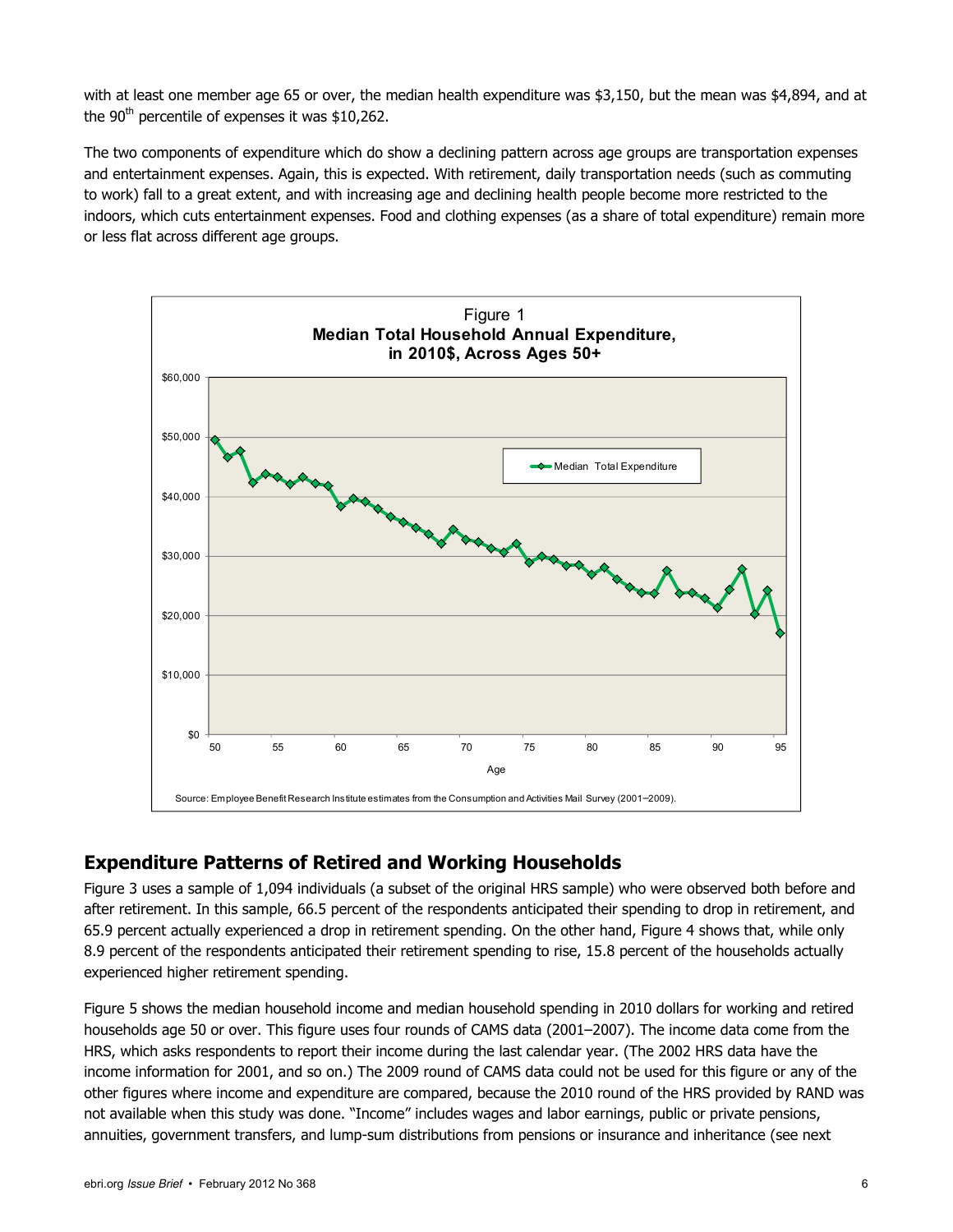|                       |                                                                    |                |           | Figure 2       |                                                                                                                    |                |           |                |  |  |  |  |
|-----------------------|--------------------------------------------------------------------|----------------|-----------|----------------|--------------------------------------------------------------------------------------------------------------------|----------------|-----------|----------------|--|--|--|--|
|                       | Median Spending, in 2010\$, in Each Category and Mean Percentage   |                |           |                |                                                                                                                    |                |           |                |  |  |  |  |
|                       | Share of Each Category in Total Spending, 2001-2009, by Age Groups |                |           |                |                                                                                                                    |                |           |                |  |  |  |  |
|                       |                                                                    | $50 - 64$      |           | $65 - 74$      |                                                                                                                    | $75 - 84$      |           | $85+$          |  |  |  |  |
|                       |                                                                    | % of total     |           | % of total     |                                                                                                                    | % of total     |           | % of total     |  |  |  |  |
| Category              | \$ Amount                                                          | expenses       | \$ Amount | expenses       | \$ Amount                                                                                                          | expenses       | \$ Amount | expenses       |  |  |  |  |
|                       |                                                                    |                |           | 2001           |                                                                                                                    |                |           |                |  |  |  |  |
| Home                  | \$13,486                                                           | 38%            | \$9,449   | 36%            | \$7,529                                                                                                            | 35%            | \$6,155   | 39%            |  |  |  |  |
| Food                  | 4,432                                                              | 13             | 3,457     | 13             | 2,881                                                                                                              | 13             | 2,122     | 12             |  |  |  |  |
| Health                | 2,954                                                              | 11             | 3,314     | 14             | 3,570                                                                                                              | 18             | 3,415     | 22             |  |  |  |  |
| Transport             | 4,247                                                              | 14             | 2,927     | 12             | 2,091                                                                                                              | 10             | 936       | $\overline{7}$ |  |  |  |  |
| Clothing              | 739                                                                | 4              | 616       | 4              | 369                                                                                                                | 3              | 185       | 3              |  |  |  |  |
| Entertainment         | 3,484                                                              | 12             | 2,364     | 12             | 1,530                                                                                                              | 10             | 638       | $\overline{7}$ |  |  |  |  |
| Other                 | 1,600                                                              | 8              | 1,477     | 9              | 1,354                                                                                                              | 11             | 985       | 11             |  |  |  |  |
| <b>Total Spending</b> | 37,712                                                             |                | 30,805    | 0              | 26,121                                                                                                             |                | 20,023    |                |  |  |  |  |
|                       |                                                                    |                |           | 2003           |                                                                                                                    |                |           |                |  |  |  |  |
| Home                  | \$15,287                                                           | 40%            | \$11,173  | 39%            | \$9,444                                                                                                            | 40%            | \$7,798   | 43%            |  |  |  |  |
| Food                  | 4,622                                                              | 12             | 3,697     | 13             | 2,844                                                                                                              | 12             | 2,157     | 10             |  |  |  |  |
| <b>Health</b>         | 3,105                                                              | 10             | 3,288     | 12             | 3,679                                                                                                              | 15             | 4,337     | 21             |  |  |  |  |
| Transport             | 5,636                                                              | 16             | 3,574     | 13             | 2,390                                                                                                              | 11             | 1,005     | 5              |  |  |  |  |
| Clothing              | 1,304                                                              | 5              | 1,007     | 5              | 830                                                                                                                | $\overline{4}$ | 622       | $\overline{4}$ |  |  |  |  |
| Entertainment         | 3,715                                                              | 11             | 2,749     | 11             | 1,725                                                                                                              | 8              | 748       | 6              |  |  |  |  |
| Other<br>             | 1,593                                                              | $\overline{7}$ | 1,538     | 9              | 1,422                                                                                                              | 10             | 853       | 10             |  |  |  |  |
| <b>Total Spending</b> | 44,153                                                             |                | 36,007    |                | 27,833                                                                                                             |                | 23,783    |                |  |  |  |  |
|                       |                                                                    |                |           | 2005           |                                                                                                                    |                |           |                |  |  |  |  |
| Home                  | \$18,267                                                           | 44%            | \$11,869  | 41%            | \$10,213                                                                                                           | 40%            | \$8,698   | 44%            |  |  |  |  |
| Food                  | 4,313                                                              | 12             | 3,555     | 12             | 3,081                                                                                                              | 14             | 2,370     | 12             |  |  |  |  |
| Health                | 2,844                                                              | 9              | 3,259     | 12             | 3,746                                                                                                              | 16             | 3,427     | 20             |  |  |  |  |
| Transport             | 6,593                                                              | 16             | 3,828     | 14             | 2,489                                                                                                              | 10             | 1,511     | 8              |  |  |  |  |
| Clothing              | 1,138                                                              | 4              | 830       | 4              | 640                                                                                                                | 3              | 569       | 3              |  |  |  |  |
| Entertainment         | 3,555                                                              | 10             | 2,370     | 10             | 1,434                                                                                                              | 8              | 756       | 6              |  |  |  |  |
| Other                 | 1,304                                                              | 6              | 1,259     | 8              | 1,084                                                                                                              | 8              | 711       | 7              |  |  |  |  |
| <b>Total Spending</b> | 46,876                                                             |                | 34,187    |                | 26,953                                                                                                             |                | 24,300    |                |  |  |  |  |
|                       |                                                                    |                |           | 2007           |                                                                                                                    |                |           |                |  |  |  |  |
| Home                  | \$18,903                                                           | 45%            | \$13,622  | 42%            | \$10,666                                                                                                           | 42%            | \$11,376  | 46%            |  |  |  |  |
| Food                  | 4,622                                                              | 11             | 3,564     | 13             | 3,309                                                                                                              | 13             | 2,465     | 11             |  |  |  |  |
| Health                | 2,853                                                              | 9              | 3,117     | 11             | 3,445                                                                                                              | 14             | 3,377     | 15             |  |  |  |  |
| Transport             | 6,612                                                              | 16             | 4,323     | 14             | 2,785                                                                                                              | 10             | 1,533     | $\overline{7}$ |  |  |  |  |
| Clothing              | 1,185                                                              | 4              | 830       | 4              | 711                                                                                                                | 4              | 593       | 5              |  |  |  |  |
| Entertainment         | 3,579                                                              | 9              | 2,714     | 10             | 1,687                                                                                                              | 8              | 924       | $\overline{7}$ |  |  |  |  |
| Other                 | 1,185                                                              | 6              | 1,185     | $\overline{7}$ | 1,197                                                                                                              | 9              | 912       | $9\,$          |  |  |  |  |
| <b>Total Spending</b> | 48,515                                                             |                | 35,779    |                | 32,420                                                                                                             |                | 28,348    |                |  |  |  |  |
|                       |                                                                    |                |           | 2009           |                                                                                                                    |                |           |                |  |  |  |  |
| Home                  | \$18,828                                                           | 47%            | \$14,471  | 44%            | \$11,755                                                                                                           | 42%            | \$9,533   | 43%            |  |  |  |  |
| Food                  | 4,622                                                              | 12             | 3,896     | 12             | 3,555                                                                                                              | 13             | 2,844     | 12             |  |  |  |  |
| Health                | 2,844                                                              | 9              | 3,504     | 12             | 3,692                                                                                                              | 15             | 3,006     | 18             |  |  |  |  |
| Transport             | 5,759                                                              | 14             | 3,887     | 13             | 2,712                                                                                                              | 10             | 1,511     | 8              |  |  |  |  |
| Clothing              | 1,043                                                              | 3              | 830       | 3              | 622                                                                                                                | 3              | 533       | 5              |  |  |  |  |
| Entertainment         | 3,022                                                              | 9              | 2,417     | 9              | 1,506                                                                                                              | 8              | 889       | 6              |  |  |  |  |
| Other                 | 1,185                                                              | 5              | 1,185     | $\overline{7}$ | 1,197                                                                                                              | 8              | 711       | 9              |  |  |  |  |
| <b>Total Spending</b> | 46,213                                                             |                | 37,647    |                | 31,728                                                                                                             |                | 25,765    |                |  |  |  |  |
|                       |                                                                    |                |           |                | Source: Employee Benefit Research Institute estimates from the Consumption and Activities Mail Survey (2001-2009). |                |           |                |  |  |  |  |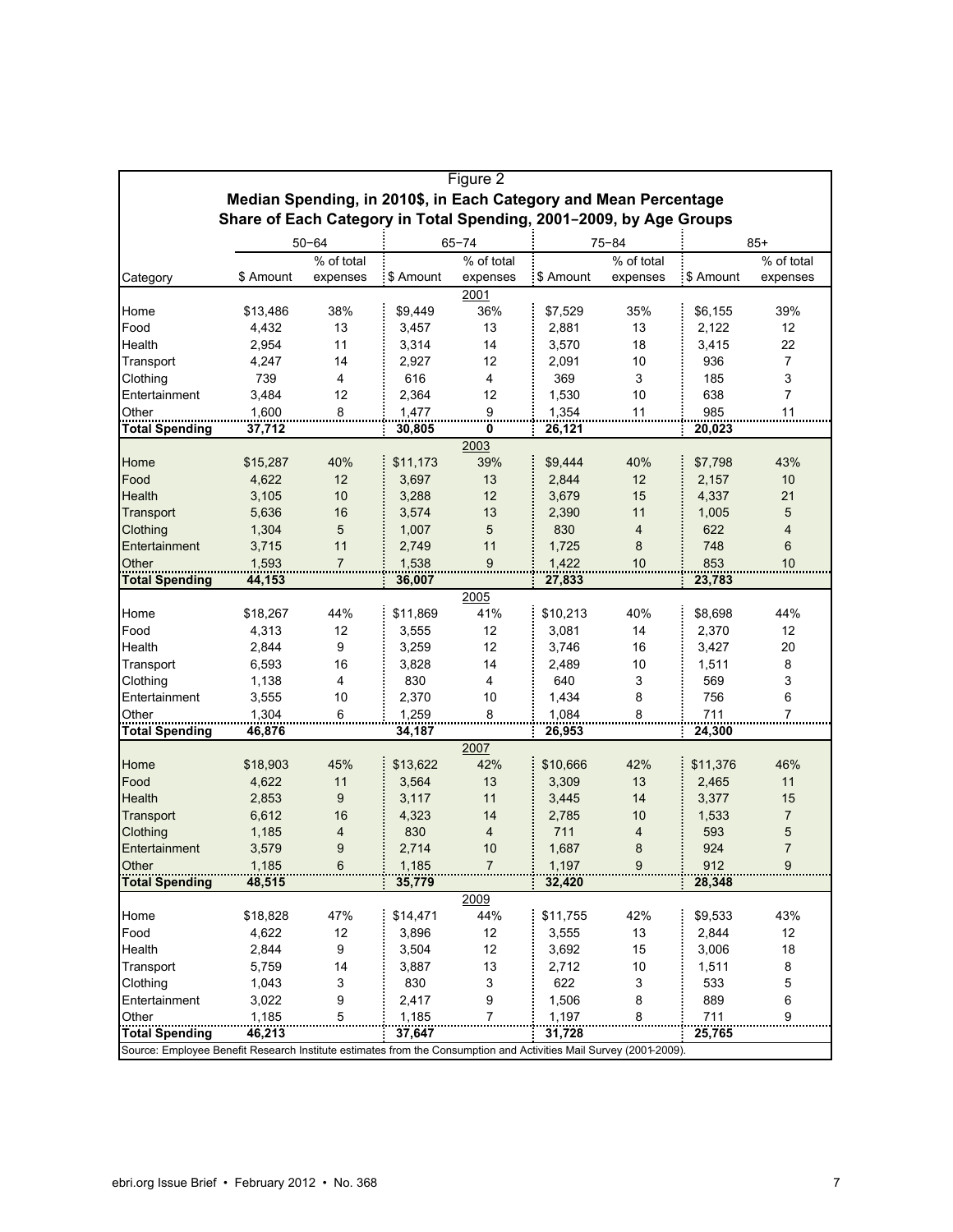section for details). "Expenditures" are the total of expenditures in all categories defined earlier. Finally, a household is considered retired if either the respondent or the spouse reports being retired. The median annual *income* of retired households is \$30,480, which is around 57 percent of working households' median annual income of \$53,548. The median annual *expenditure* of retired households is \$31,365, which is around 80 percent of the working households' median expenditure of  $$39,945.^4$ 

However, this 80 percent *consumption replacement* should not be equated with an 80 percent *income replacement:* Pre- and postretirement spending requirements are very different. Preretirement, people pay FICA taxes, incur workrelated expenses, and save for retirement. But none of these savings or tax requirements exists postretirement. So even if retirees' postretirement *income* is less than 80 percent of their preretirement income (which it is in aggregate), they may still maintain 80 percent of their preretirement consumption, provided they have saved for retirement; in fact, this study's results show that the median household in this group of retirees is doing well in retirement. But there are some demographic groups that are facing a difficult retirement. Also, it should be emphasized that the older population faces high uncertainty regarding health expenses. For example, long nursing-home stays or prolonged use of long-term care services could deplete the accumulated wealth rapidly. Thus, even if retirees hold enough wealth to finance their regular expenses, this analysis cannot quantify what would happen in the face of such large health expenditure shocks, and they are not included in the calculations provided here.

#### **Income, Expenditure, and Wealth Comparisons**

The following section discusses the income, expenditure, and wealth-holding patterns of households with at least one member age 65 or over. This simple comparison can give a sense of how retirees are doing in retirement and if they are in danger of outliving their assets. Figures 6–10 use the same measures of income, expenditures, nonhousing wealth, and total household wealth. These measures are described below.

- **Income** represents total household income, i.e., for couples households, it is the sum of respondent and spouse income. It includes wages and labor earnings; capital earnings; defined benefit pensions, annuities, and income from other retirement savings such as 401(k)-type plans and individual retirement accounts (IRAs); Social Security Disability Insurance; Social Security retirement benefits; unemployment compensation; and government transfers and other sources of income such as alimony, lump sums from insurance, pensions, or inheritance, or anything else.
- **Expenditure** is total expenditure on all categories (home, food, health, transportation, clothing, entertainment, and other expenses combined).
- **Net nonhousing wealth** includes any real estate other than primary residence; net value of vehicles owned; IRAs, stocks and mutual funds, checking, savings and money market accounts, CDs, government savings bonds, Treasury bills, bonds and bond funds; and any other source of wealth minus all debts (such as consumer loans).
- **Net total wealth** includes net nonhousing wealth *plus* value of primary residence *minus* mortgage and other home loans. It does not include income.

Generally, defined benefit pensions and withdrawals from 401(k)s are counted as income and are measured by separate variables not included in the wealth measure. Thus, a retirement plan balance accumulated before retirement is not considered as a part of household wealth. But upon retirement, if a person rolls over his or her pension, 401(k), or defined contribution (DC) retirement account balance into an individual retirement account (IRA) or takes a lumpsum distribution from a pension, 401(k) or other DC account plan and invests it in stocks, bonds, mutual funds, money market accounts, certificates of deposit (CDs), Treasury bills, etc., it is included in the wealth measure. The summary table (below) shows how these accounts are treated in the construction of the income and wealth measures in RAND HRS data.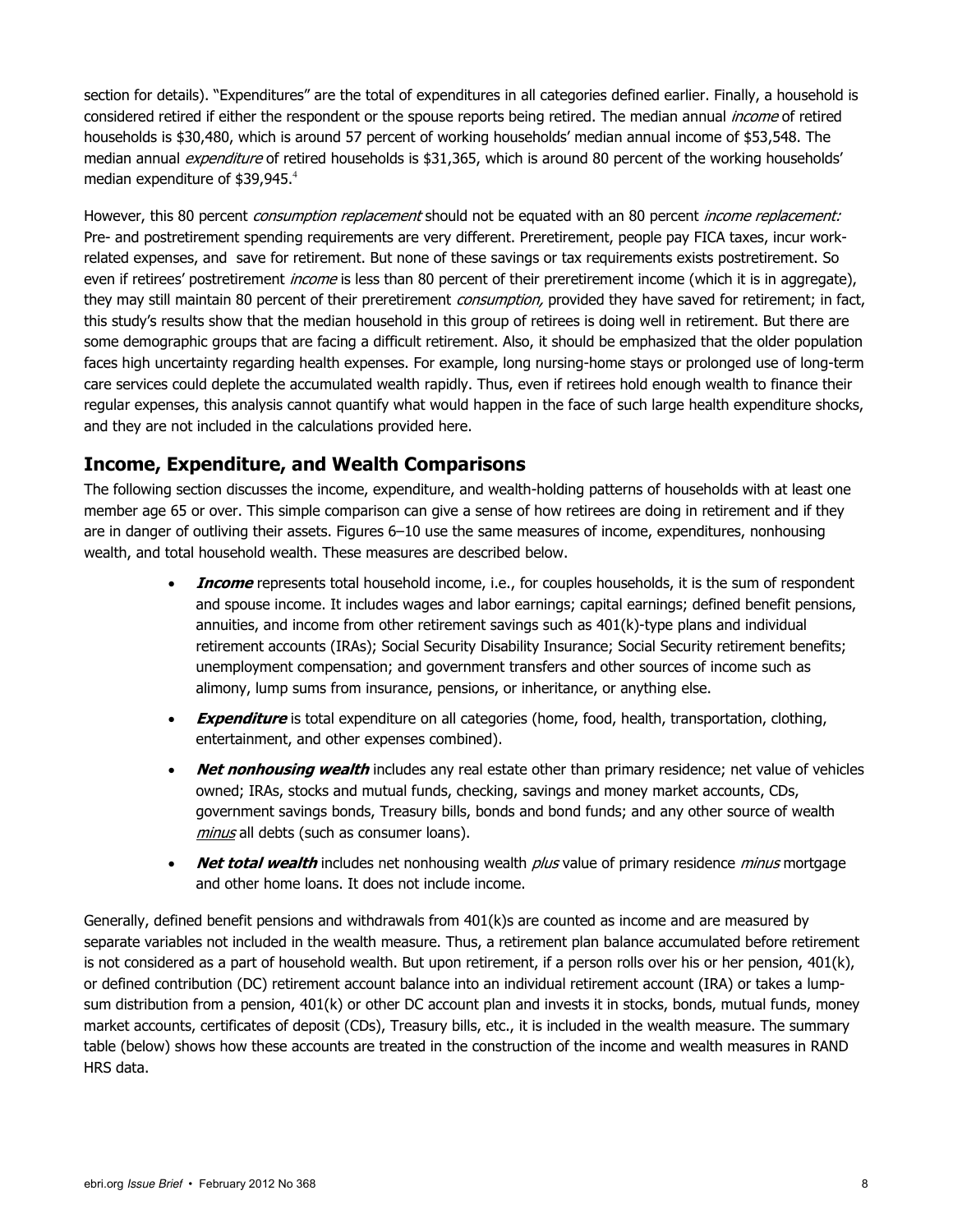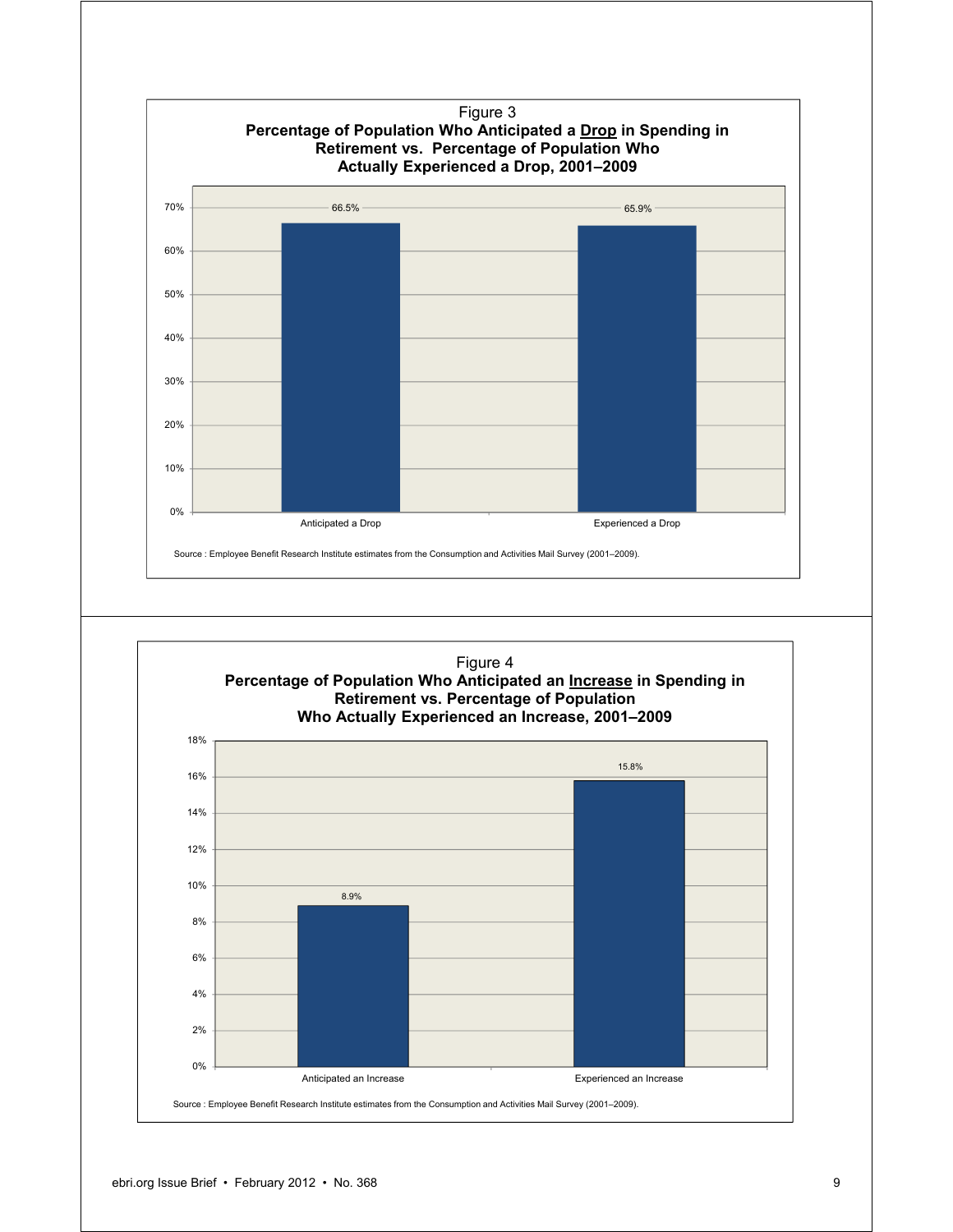

#### **Treatment of Defined Benefit (DB), Defined Contribution (DC), and Individual Retirement Account (IRA) Assets in Income and Wealth Measures in the RAND HRS**

#### **DB:**

Preretirement—Not included in either income or wealth.

Postretirement—Monthly payments from the pension are included in income.

#### **DC:**

Preretirement-Not included in either income or wealth.

Postretirement—Regular withdrawals are included in income, but the account balance is not included in wealth. However, if the account balance is rolled over into an IRA or distributed as a lump sum from the DC account and invested in stocks, bonds, mutual funds, money market accounts, CDs, Treasury bills etc., then it is included in wealth.

#### **IRA:**

Preretirement—Account balance is included in wealth.

Postretirement—Regular withdrawals are included in income, and the current account balance is included in wealth.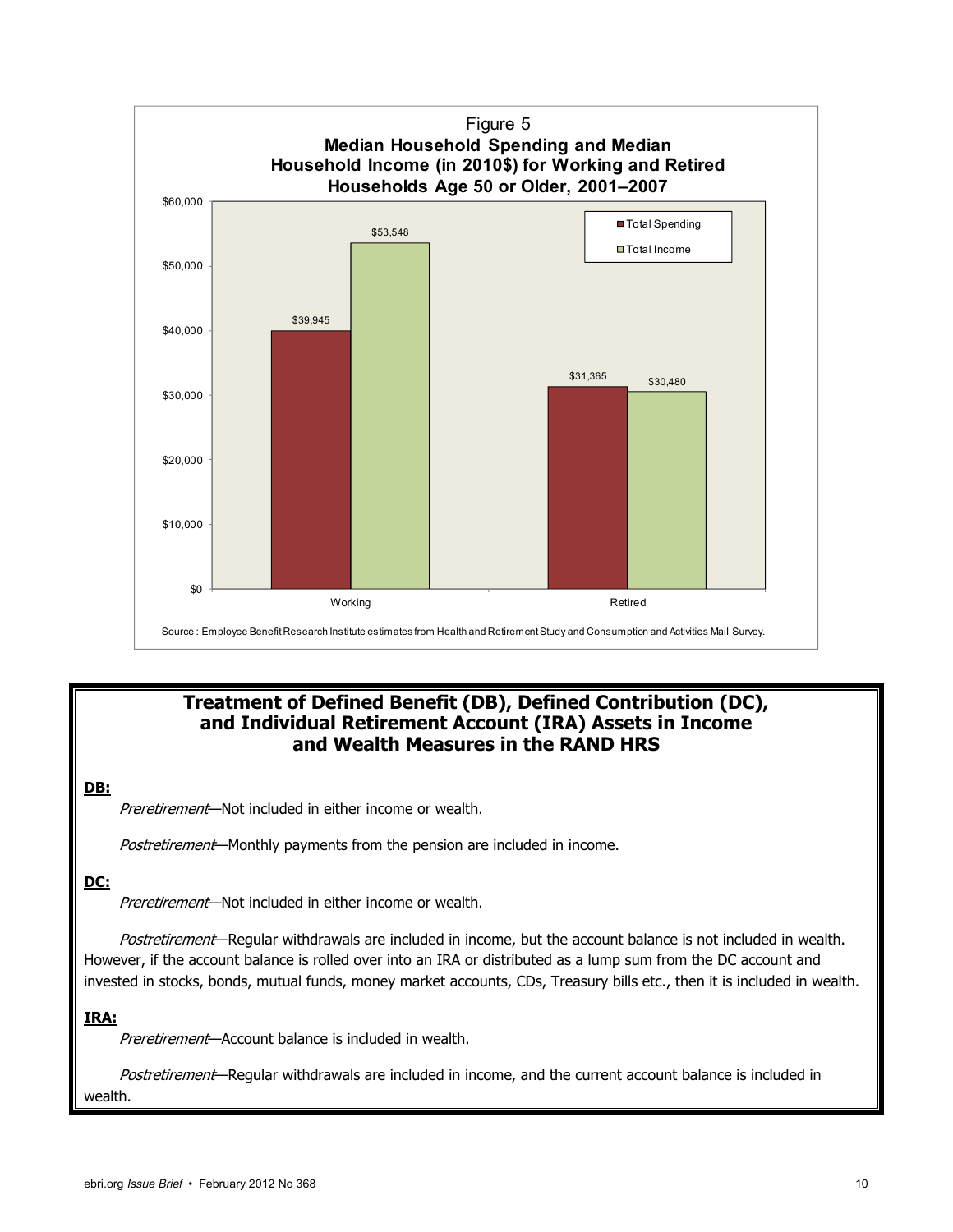Figure 6A shows how the median household in the bottom half of the income distribution in every age group is doing in retirement in terms of balancing their income and expenses. In each of the four survey years between 2001 and 2007, almost every age group had expenditures that exceed their income. In all other survey years except 2001, the 50-64 age group shows this dissaving pattern. This could be concerning because those close to retirement might be expected to be saving more to "catch up" with their retirement savings. Also, their liquid and total wealth holdings are not large enough to support them in case of large expenditure shocks.

Figure 6B shows the same numbers for the top half of the income distribution. Here it is clear that in all years and at all ages, respondents' earnings are sufficient to cover their expenses. As expected, the margin between income and expenditure shrinks for the more advanced age groups. Their liquid and total wealth holdings are high enough to absorb large expenditure shocks. However, this does not mean that no one in the top half of the income distribution faces the risk of running short of wealth in the case of unexpected large expenditure shocks. One thing to note from Figure 6 (particularly 6B) is the discrete jump in nonhousing (or financial) wealth between the age groups 50‒64 and 65–74. As explained above, generally, pensions are not included in the wealth measures. But, upon retirement, if someone rolls over his or her 401(k) or DC account balance into an IRA or takes a lump-sum distribution and invests it in other forms of wealth, it will be included in the wealth measure. This may explain the measurable jump in financial wealth for the 65-74 age group.

#### **Comparing Income, Expenditure, and Wealth Across Different Marital, Racial, and Educational Groups**

Figure 7 shows income, expenditure, and wealth-holding patterns of different marital groups for those age 65 or over. It is apparent that couples are doing better than those single or widowed. They have enough income to support their expenses, and they also hold high levels of liquid and other forms of wealth to support themselves through periods of large expenditure shocks.

For example, in 2007, the median income of couples households exceeded their median expenditure by \$10,592, and their median nonhousing and net total wealth was \$216,149 and \$418,733, respectively. In contrast, singles (which include separated, divorced, and never married persons) don't have enough income to cover their expenses, and their wealth holdings are relatively low. Widows, on the other hand, hold moderate levels of wealth, but don't have enough current income to cover their expenses. Further analysis (results shown in Appendix C and D) shows that among singles and widows, men are doing better than women.

Figure 8 takes a closer look at different racial groups age 65 or over and shows that whites are doing better than other racial groups. Their median income exceeds their median expenditure, and they hold large amount of nonhousing and net wealth to fund their retirement. In 2007, nonhousing wealth of whites was slightly more than 20 times the nonhousing wealth of blacks. The income of blacks has been less than their expenditures in all years except 2007, and they hold low levels of wealth. Also, if the median black household experiences any large expenditures arising out of catastrophic health shocks, it can run short of funds in a very short time. Hispanics are also not doing very well in retirement, although better than blacks: In 2007, Hispanics' nonhousing wealth was almost three times larger and total net worth was more than twice that of blacks.

Figure 9 shows the income, expenditure, and wealth holdings for different educational groups age 65 or over. As expected, people who attended college are doing better than those who did not: In all years surveyed, their income exceeds their expenditure and they hold high levels of both nonhousing and total net wealth. The data also show that high school graduates are generally doing well in retirement: Their income covers their expenses, and they hold significant amount of both nonhousing and total net wealth to support their retirement. The lowest-education group is mainly high school dropouts, who do not have income sufficient to support all their expenses, and wealth holdings that are also insufficient to guarantee a comfortable retirement. For example, in 2007, their median expenditure exceeded their median income by \$3,518 and they had only \$13,355 in nonhousing or liquid assets. Their net total wealth in 2007 was \$92,542, which includes housing wealth. With falling housing prices and real estate values, it is likely that they have experienced a decline in net wealth and will need additional funds for a comfortable retirement.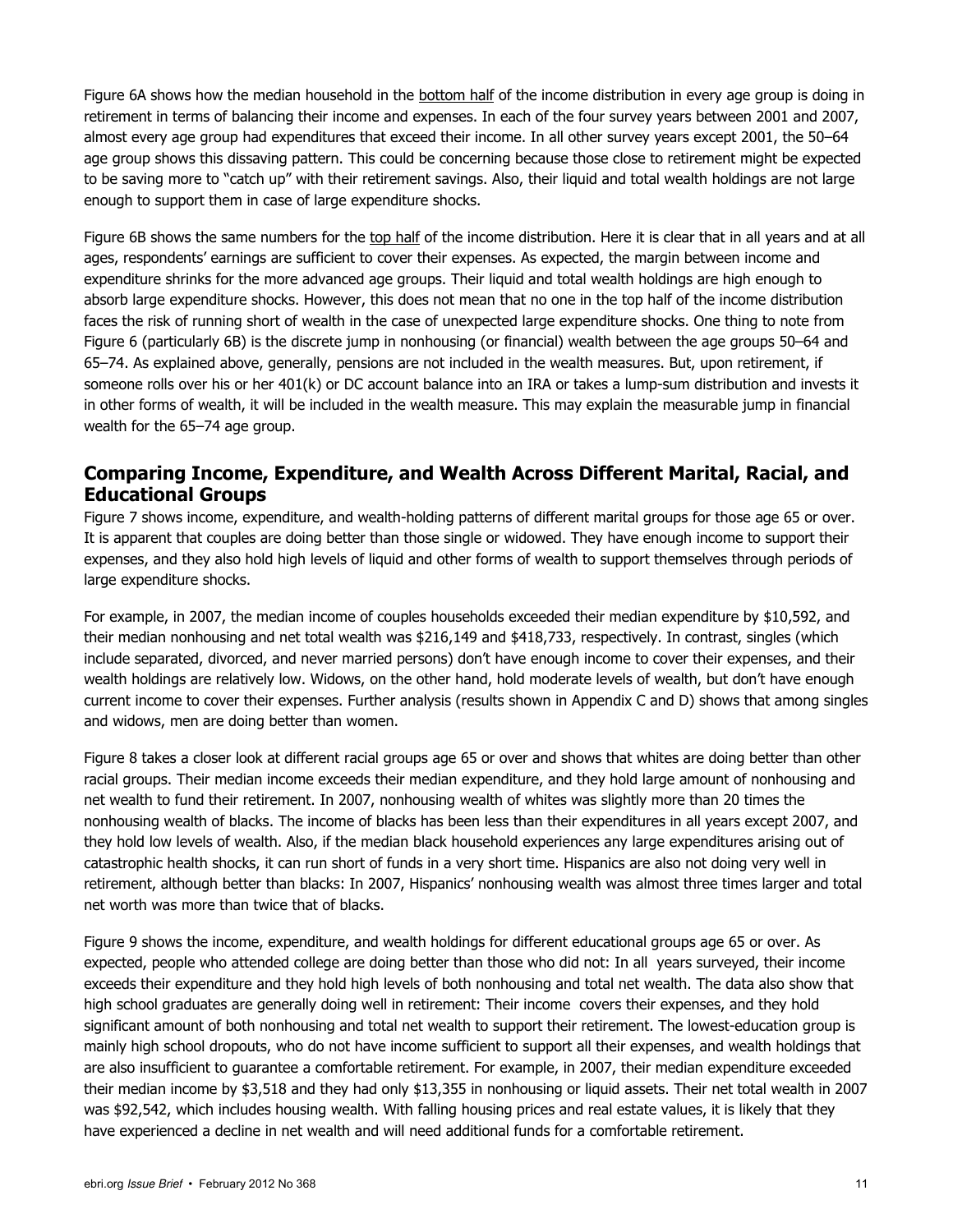|           | Figure 6A                                                                                                                                        |                                                     |            |                                                                                                                |                     |  |  |  |  |  |
|-----------|--------------------------------------------------------------------------------------------------------------------------------------------------|-----------------------------------------------------|------------|----------------------------------------------------------------------------------------------------------------|---------------------|--|--|--|--|--|
|           |                                                                                                                                                  |                                                     |            |                                                                                                                |                     |  |  |  |  |  |
|           | Median Household Income, Household Spending, Household Nonhousing<br>Wealth, Household Total Wealth (Housing and Nonhousing), in 2010\$, for the |                                                     |            |                                                                                                                |                     |  |  |  |  |  |
|           | Bottom half of the Income Distribuiton of Different Age Groups                                                                                   |                                                     |            |                                                                                                                |                     |  |  |  |  |  |
|           |                                                                                                                                                  |                                                     |            |                                                                                                                |                     |  |  |  |  |  |
|           | Income                                                                                                                                           | Expenditure                                         | Income Gap | Nonhousing Wealth                                                                                              | <b>Total Wealth</b> |  |  |  |  |  |
|           |                                                                                                                                                  |                                                     | 2001       |                                                                                                                |                     |  |  |  |  |  |
| $50 - 64$ | \$28,845                                                                                                                                         | \$27,230                                            | \$1.615    | \$27,781                                                                                                       | \$95,449            |  |  |  |  |  |
| $65 - 74$ | 20.912                                                                                                                                           | 23.060                                              | $-2,147$   | 32.014                                                                                                         | 102,553             |  |  |  |  |  |
| $75 - 84$ | 15.922                                                                                                                                           | 18.688                                              | $-2,767$   | 28.405                                                                                                         | 105,335             |  |  |  |  |  |
| $85+$     | 12,010                                                                                                                                           | 15,368                                              | $-3,358$   | 18,655                                                                                                         | 49,547              |  |  |  |  |  |
|           |                                                                                                                                                  |                                                     | 2003       |                                                                                                                |                     |  |  |  |  |  |
| $50 - 64$ | \$27,248                                                                                                                                         | \$29,496                                            | $-$2,248$  | \$29,627                                                                                                       | \$114,213           |  |  |  |  |  |
| $65 - 74$ | 22,821                                                                                                                                           | 26.474                                              | $-3,653$   | 32,780                                                                                                         | 116,395             |  |  |  |  |  |
| $75 - 84$ | 17,871                                                                                                                                           | 20,477                                              | $-2,606$   | 32,566                                                                                                         | 123,855             |  |  |  |  |  |
| $85+$     | 11,071                                                                                                                                           | 17,064                                              | $-5,993$   | 22,130                                                                                                         | 48,419              |  |  |  |  |  |
|           |                                                                                                                                                  |                                                     | 2005       |                                                                                                                |                     |  |  |  |  |  |
| $50 - 64$ | \$28,080                                                                                                                                         | \$29,895                                            | $-$1,816$  | \$18,401                                                                                                       | \$74,558            |  |  |  |  |  |
| $65 - 74$ | 22,411                                                                                                                                           | 24,251                                              | $-1,840$   | 27,318                                                                                                         | 120,078             |  |  |  |  |  |
| $75 - 84$ | 17,940                                                                                                                                           | 19,573                                              | $-1,633$   | 21,863                                                                                                         | 96,787              |  |  |  |  |  |
| $85+$     | 13,483                                                                                                                                           | 15,167                                              | $-1,684$   | 14,386                                                                                                         | 68,422              |  |  |  |  |  |
|           |                                                                                                                                                  |                                                     | 2007       |                                                                                                                |                     |  |  |  |  |  |
| $50 - 64$ | \$29,854                                                                                                                                         | \$31,094                                            | $-$1,240$  | \$18,465                                                                                                       | \$84,975            |  |  |  |  |  |
| $65 - 74$ | 22,080                                                                                                                                           | 25,973                                              | $-3,893$   | 21,740                                                                                                         | 119,778             |  |  |  |  |  |
| $75 - 84$ | 18,837                                                                                                                                           | 22,360                                              | $-3,523$   | 31,367                                                                                                         | 136,238             |  |  |  |  |  |
| $85+$     | 14.082                                                                                                                                           | 18.629                                              | $-4.547$   | 15,969                                                                                                         | 47,108              |  |  |  |  |  |
|           |                                                                                                                                                  |                                                     |            | Source: Employee Benefit Research Institute estimates from the Health and Retirement Study (2000–2008) and the |                     |  |  |  |  |  |
|           |                                                                                                                                                  | Consumption and Activities Mail Survey (2001-2007). |            |                                                                                                                |                     |  |  |  |  |  |

|                                                     | Figure 6B                                                         |             |            |                                                                                                                |                     |  |  |  |  |
|-----------------------------------------------------|-------------------------------------------------------------------|-------------|------------|----------------------------------------------------------------------------------------------------------------|---------------------|--|--|--|--|
|                                                     | Median Household Income, Household Spending, Household Nonhousing |             |            |                                                                                                                |                     |  |  |  |  |
|                                                     |                                                                   |             |            | Wealth, Household Total Wealth (Housing and Nonhousing), in 2010\$, for the                                    |                     |  |  |  |  |
|                                                     |                                                                   |             |            | Top Half of the Income Distribution of Different Age Groups                                                    |                     |  |  |  |  |
|                                                     | Income                                                            | Expenditure | Income Gap | Nonhousing Wealth                                                                                              | <b>Total Wealth</b> |  |  |  |  |
|                                                     |                                                                   |             | 2001       |                                                                                                                |                     |  |  |  |  |
| $50 - 64$                                           | \$95,718                                                          | \$49,338    | \$46,379   | \$221,628                                                                                                      | \$372,664           |  |  |  |  |
| $65 - 74$                                           | 64,080                                                            | 41,240      | 22,840     | 304,251                                                                                                        | 483,744             |  |  |  |  |
| $75 - 84$                                           | 45.639                                                            | 32.885      | 12.754     | 231.676                                                                                                        | 403,580             |  |  |  |  |
| $85+$                                               | 29,958                                                            | 24,011      | 5,947      | 125,790                                                                                                        | 267,636             |  |  |  |  |
|                                                     |                                                                   |             | 2003       |                                                                                                                |                     |  |  |  |  |
| $50 - 64$                                           | \$94,645                                                          | \$57,413    | \$37,232   | \$206,965                                                                                                      | \$367,821           |  |  |  |  |
| $65 - 74$                                           | 66,553                                                            | 45,149      | 21,405     | 284,773                                                                                                        | 457,498             |  |  |  |  |
| $75 - 84$                                           | 47,006                                                            | 38,281      | 8,725      | 205,535                                                                                                        | 398,860             |  |  |  |  |
| $85+$                                               | 34,912                                                            | 27,456      | 7,456      | 115,873                                                                                                        | 246,477             |  |  |  |  |
|                                                     |                                                                   |             | 2005       |                                                                                                                |                     |  |  |  |  |
| $50 - 64$                                           | \$106,175                                                         | \$60,604    | \$45,570   | \$195,954                                                                                                      | \$384,511           |  |  |  |  |
| $65 - 74$                                           | 68,371                                                            | 44,753      | 23,618     | 221,241                                                                                                        | 460,994             |  |  |  |  |
| $75 - 84$                                           | 45.550                                                            | 40.410      | 5.141      | 245.569                                                                                                        | 453.185             |  |  |  |  |
| $85+$                                               | 42,780                                                            | 28,291      | 14,489     | 133,900                                                                                                        | 271,864             |  |  |  |  |
|                                                     |                                                                   |             | 2007       |                                                                                                                |                     |  |  |  |  |
| $50 - 64$                                           | \$113,123                                                         | \$64,945    | \$48,178   | \$200,288                                                                                                      | \$432,863           |  |  |  |  |
| $65 - 74$                                           | 70.776                                                            | 47.838      | 22.938     | 239.919                                                                                                        | 475.332             |  |  |  |  |
| $75 - 84$                                           | 53.227                                                            | 43.066      | 10.161     | 326,774                                                                                                        | 554.358             |  |  |  |  |
| $85+$                                               | 39.620                                                            | 34.377      | 5,243      | 175,600                                                                                                        | 365,644             |  |  |  |  |
|                                                     |                                                                   |             |            | Source: Employee Benefit Research Institute estimates from the Health and Retirement Study (2000–2008) and the |                     |  |  |  |  |
| Consumption and Activities Mail Survey (2001-2007). |                                                                   |             |            |                                                                                                                |                     |  |  |  |  |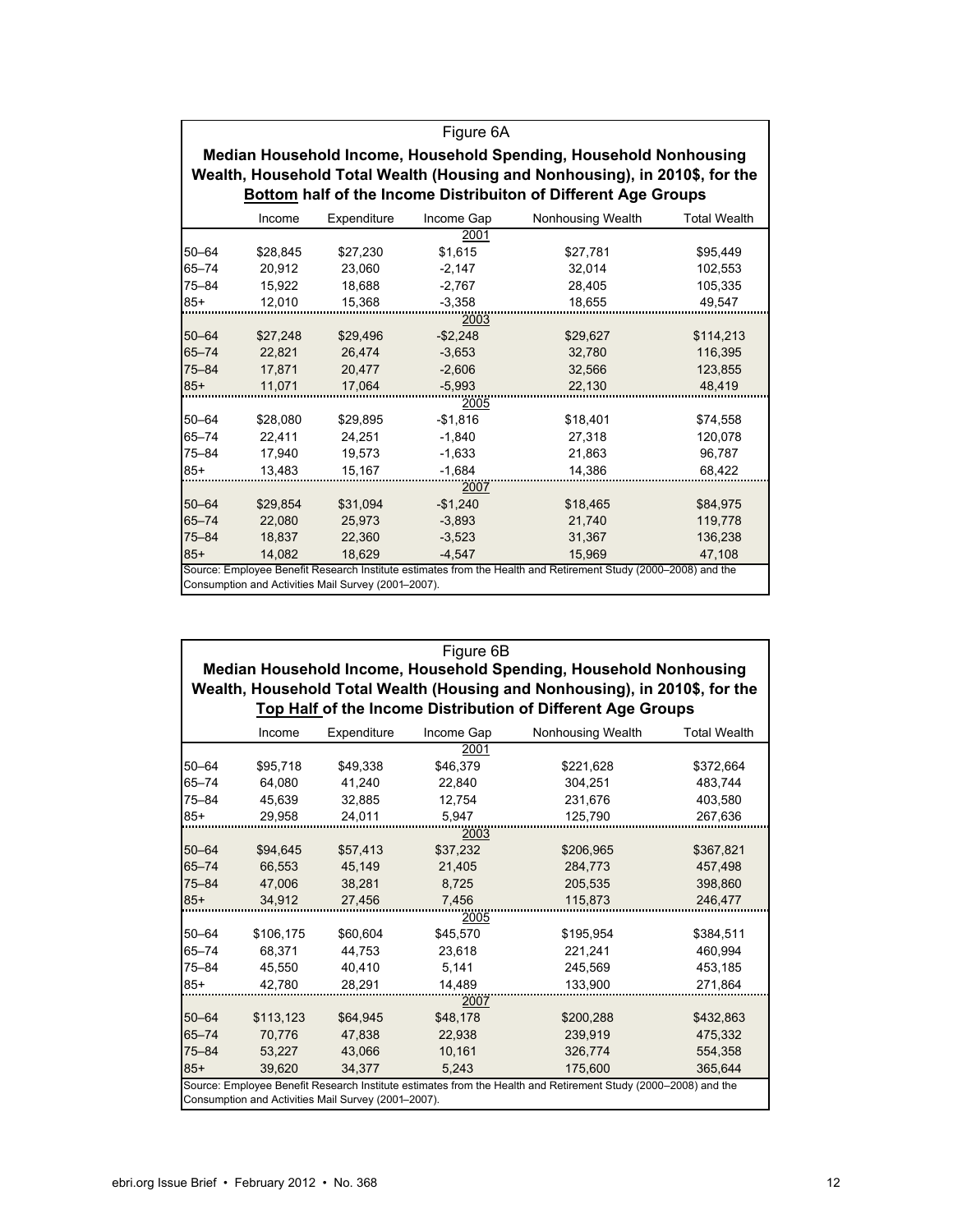Figure 10 shows the median income, median expenditure, and median wealth-holding patterns of the bottom-income quartile separately for working and retired households during the survey years of 2001–2007. Not surprisingly, data on the income gap and wealth holdings show that people in the bottom income quartile are struggling, both in their preand postretirement years. In all four survey years, both groups report income that is less than their expenditure. For retired households, the gap between income and expenditure seems to be rising over time, possibly because of increasing health care costs. Also, both groups hold very little wealth that could support them through large expenditure shocks. Also not surprisingly, groups that are doing less well in retirement—singles, blacks, and high school dropouts—are generally overwhelmingly represented in the low-income group.

#### **Comparing Consumption Patterns of Different Income Groups**

Figures 11A and 11B show how median spending (in 2010 dollars) in different categories varies across income quartiles for households with members ages 65–74 and 75 and over, respectively. Both figures show some expected trends. For example, median spending goes up with income, with the highest-income quartile spending almost three times the amount of those in the bottom-income quartile. Each income quartile spends the highest share of their income on home and home-related expenses, although the share of total expenses spent on home and related items decreases with higher income. The percentage share of total expenditure spent on other basic goods (like food and health) also goes down with income, but money spent on entertainment and other items (donations, gifts, etc.) rises steeply with income. On the other hand, money spent on transportation and clothing items remains roughly flat as a percentage of total expenditure across different income quartiles. Figure 11A compares the top and bottom income quartiles across all years, and shows that the bottom-income quartile of households spends almost 73 percent of their total expenditure on basic items like home, food, and health, while the top quartile spends only 58 percent of their total expenditure on similar items. For Figure 11B (those age 75 and over), the similar percentages are 77 percent and 62 percent.

#### **Long-term Care Insurance and Private Health Insurance**

As the average age of the American population increases, long-term care (LTC) insurance is a growing area of concern for retirees. According to government estimates, 12 million older Americans will need LTC by 2020. However, in most cases LTC is not covered by Medicare, and this care is expensive and can be indefinitely long or even permanent. Since this is a large and potentially catastrophic health expenditure risk, people without LTC insurance may be forced to cut their spending and save more.

Figure 12 shows the consumption patterns of those age 65 or over who are with or without LTC insurance. There are several things to note here:

- People with LTC insurance spend much more than those without it, in every category and overall. For example, in 2009, people with LTC insurance coverage had median total household spending of \$47,392, while those without LTC insurance spent only \$32,048.
- In individual categories, the differences are particularly large in health, entertainment, and other spending. In 2009, people without LTC insurance spent only 60 percent of what those with LTC insurance spent on health items. The similar number for entertainment items was less than 50 percent.
- One obvious explanation for higher health spending for those with LTC insurance is that the LTC insurance premiums are included in health spending. Otherwise, if it is assumed that relatively sick people buy LTC insurance, then this could explain the higher health spending. But that does not explain why people with LTC insurance spend more in every category. Another alternative explanation could be that only people with high income obtain LTC insurance, and they spend more money on every item (Goda, Golberstein, and Grabowski, 2010). Therefore, it is not clear whether LTC insurance has any independent effect on expenditure.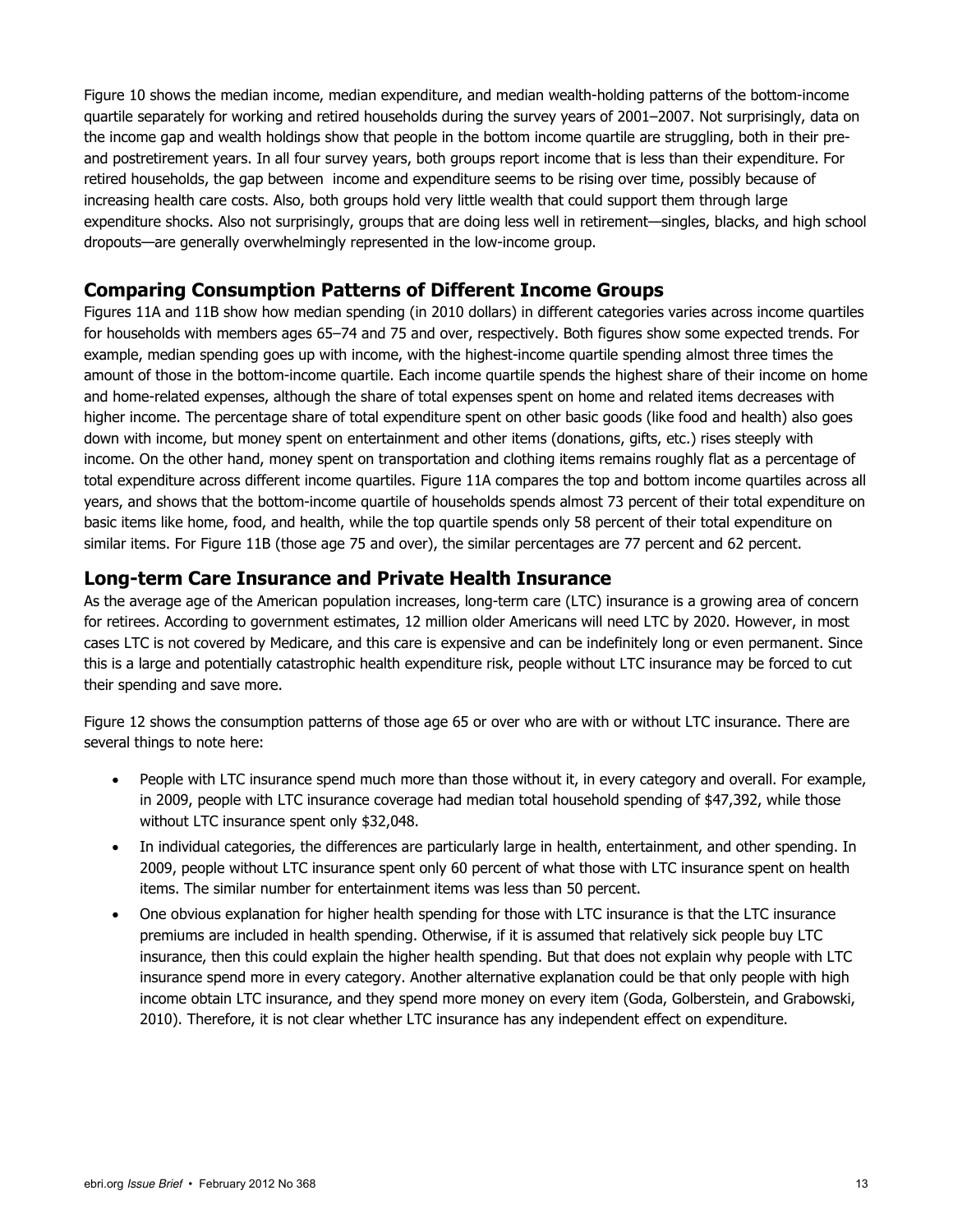| Figure 7<br>Median Household Income, Household Spending,<br><b>Household Nonhousing Wealth, Household</b><br>Total Wealth (Housing and Nonhousing), in 2010\$,<br>for Different Marital Groups Age 65+ |                              |                              |                                                                         |                                                                                            |                                 |  |  |  |
|--------------------------------------------------------------------------------------------------------------------------------------------------------------------------------------------------------|------------------------------|------------------------------|-------------------------------------------------------------------------|--------------------------------------------------------------------------------------------|---------------------------------|--|--|--|
|                                                                                                                                                                                                        | Income                       | Expenditure                  | Income Gap                                                              | Nonhousing Wealth                                                                          | <b>Total Wealth</b>             |  |  |  |
| Couple<br>Single<br>Widowed                                                                                                                                                                            | \$46,805<br>18,780<br>19,204 | \$33,958<br>21,800<br>21,592 | 2001<br>\$12,847<br>$-3,020$<br>$-2,388$                                | \$206,654<br>30,265<br>48,273                                                              | \$373,740<br>65,468<br>140,317  |  |  |  |
| Couple<br>Single<br>Widowed                                                                                                                                                                            | \$47,918<br>16,969<br>20,920 | \$39.944<br>20,348<br>25,498 | 2003<br>\$7,974<br>$-3,378$<br>$-4,579$                                 | \$190,718<br>21,764<br>53,699                                                              | \$356,971<br>80,995<br>152,237  |  |  |  |
| Couple<br>Single<br>Widowed                                                                                                                                                                            | \$49,059<br>21,783<br>22.043 | \$40,984<br>24,378<br>22,860 | 2005<br>\$8,075<br>$-2,595$<br>$-817$                                   | \$181,308<br>34.688<br>37.737                                                              | \$369,790<br>115,652<br>135,648 |  |  |  |
| Couple<br>Single<br>Widowed                                                                                                                                                                            | \$54,970<br>21,749<br>22.649 | \$44,378<br>24.065<br>26,050 | 2007<br>\$10,592<br>$-2.316$<br>$-3,401$                                | \$216,149<br>22.927<br>44,243                                                              | \$418,733<br>72.837<br>184,515  |  |  |  |
|                                                                                                                                                                                                        |                              |                              | (2000–2008) and the Consumption and Activities Mail Survey (2001–2007). | Source: Employee Benefit Research Institute estimates from the Health and Retirement Study |                                 |  |  |  |

| Figure 8     |                                                            |             |                                                                         |                                                                                            |                     |  |  |  |  |
|--------------|------------------------------------------------------------|-------------|-------------------------------------------------------------------------|--------------------------------------------------------------------------------------------|---------------------|--|--|--|--|
|              | Median Household Income, Household Spending,               |             |                                                                         |                                                                                            |                     |  |  |  |  |
|              | <b>Household Nonhousing Wealth, Household Total Wealth</b> |             |                                                                         |                                                                                            |                     |  |  |  |  |
|              |                                                            |             |                                                                         | (Housing and Nonhousing), in 2010\$, for Different Racial Groups                           |                     |  |  |  |  |
|              |                                                            |             | Among Households Age 65+                                                |                                                                                            |                     |  |  |  |  |
|              | Income                                                     | Expenditure | Income Gap                                                              | Nonnhousing Wealth                                                                         | <b>Total Wealth</b> |  |  |  |  |
|              |                                                            |             | 2001                                                                    |                                                                                            |                     |  |  |  |  |
| White        | \$32,730                                                   | \$28,837    | \$3,892                                                                 | \$120,864                                                                                  | \$244,159           |  |  |  |  |
| <b>Black</b> | 17,142                                                     | 23,814      | $-6,672$                                                                | 2,926                                                                                      | 28,649              |  |  |  |  |
| Hispanic     | 14.683                                                     | 17.997      | $-3.314$                                                                | 10,898                                                                                     | 55.839              |  |  |  |  |
|              |                                                            |             | 2003                                                                    |                                                                                            |                     |  |  |  |  |
| White        | \$35,254                                                   | \$32,601    | \$2,654                                                                 | \$127,655                                                                                  | \$264,150           |  |  |  |  |
| <b>Black</b> | 22.563                                                     | 26.478      | $-3,915$                                                                | 4.180                                                                                      | 57.083              |  |  |  |  |
| Hispanic     | 24.688                                                     | 31.051      | $-6,363$                                                                | 15.415                                                                                     | 95.604              |  |  |  |  |
|              |                                                            |             | 2005                                                                    |                                                                                            |                     |  |  |  |  |
| White        | \$36,444                                                   | \$31,562    | \$4,882                                                                 | \$117,224                                                                                  | \$260,107           |  |  |  |  |
| <b>Black</b> | 21.889                                                     | 25.549      | $-3.660$                                                                | 8.957                                                                                      | 54,923              |  |  |  |  |
| Hispanic     | 26.978                                                     | 21.312      | 5,666                                                                   | 21.484                                                                                     | 139.426             |  |  |  |  |
|              |                                                            |             | 2007                                                                    |                                                                                            |                     |  |  |  |  |
| White        | \$37,391                                                   | \$34,187    | \$3,203                                                                 | \$136,943                                                                                  | \$316,558           |  |  |  |  |
| <b>Black</b> | 29,311                                                     | 28,756      | 555                                                                     | 6,787                                                                                      | 55,787              |  |  |  |  |
| Hispanic     | 27,600                                                     | 21,584      | 6,016                                                                   | 19,322                                                                                     | 121,422             |  |  |  |  |
|              |                                                            |             | (2000–2008) and the Consumption and Activities Mail Survey (2001–2007). | Source: Employee Benefit Research Institute estimates from the Health and Retirement Study |                     |  |  |  |  |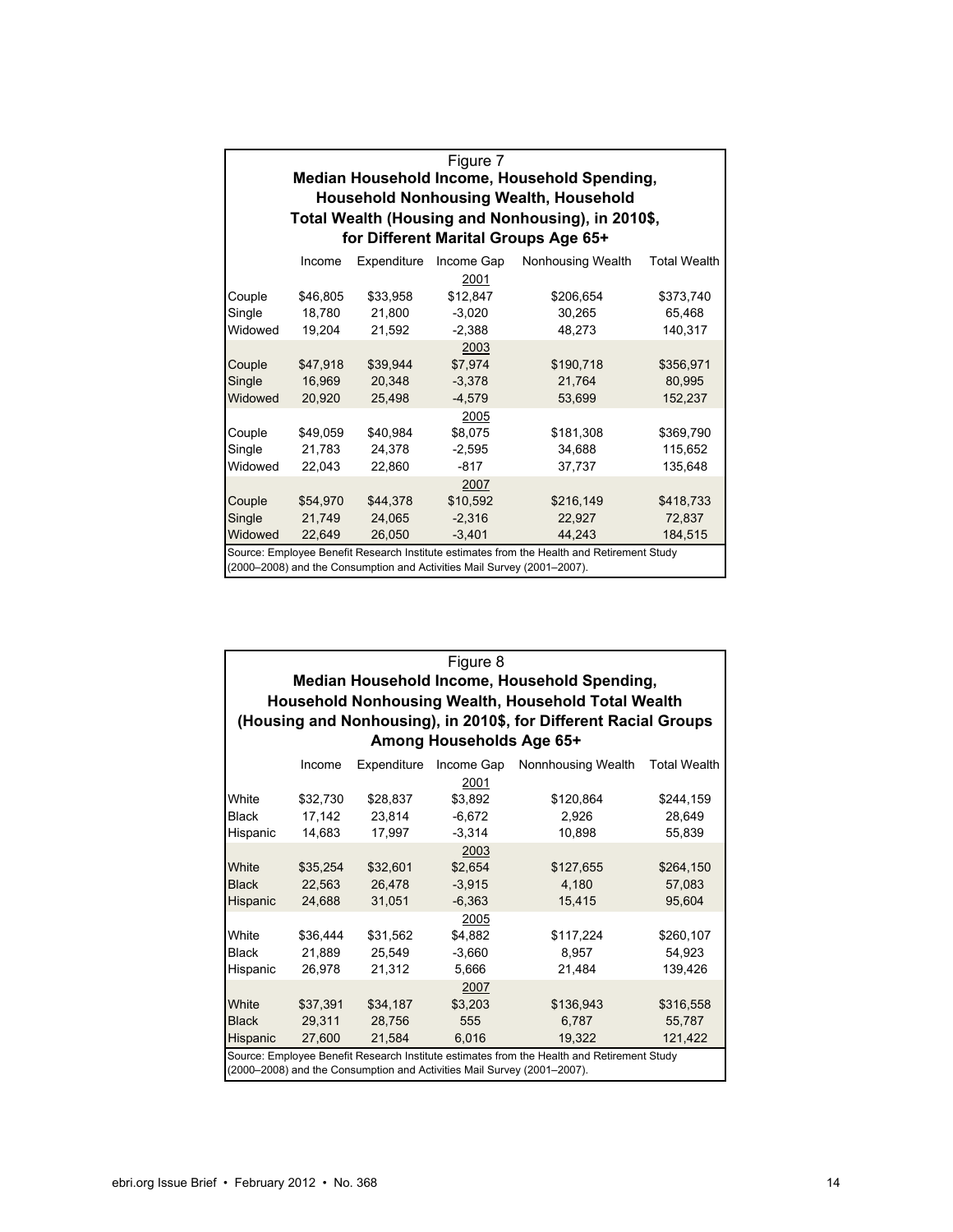| Figure 9                                                       |
|----------------------------------------------------------------|
| Median Household Income, Household Spending, Household         |
| Nonhousing Wealth, Household Total Wealth (Housing and         |
| Nonhousing), in 2010\$, for Different Educational Groups Among |
| Households Age 65+                                             |

|                                                                                                                                                                       |          |             | Income      | Nonhousing | Total    |  |  |  |  |
|-----------------------------------------------------------------------------------------------------------------------------------------------------------------------|----------|-------------|-------------|------------|----------|--|--|--|--|
| <b>Educational Level</b>                                                                                                                                              | Income   | Expenditure | Gap         | Wealth     | Wealth   |  |  |  |  |
| 2001                                                                                                                                                                  |          |             |             |            |          |  |  |  |  |
| <b>HS Dropout</b>                                                                                                                                                     | \$18,780 | \$21,171    | $-$2.391$   | \$18,546   | \$71,720 |  |  |  |  |
| <b>HS Grad</b>                                                                                                                                                        | 30,081   | 26,377      | 3,704       | 92,404     | 206,961  |  |  |  |  |
| College and Above                                                                                                                                                     | 46,210   | 35,902      | 10,308      | 253,464    | 419,649  |  |  |  |  |
|                                                                                                                                                                       | 2003     |             |             |            |          |  |  |  |  |
| <b>HS Dropout</b>                                                                                                                                                     | \$21,459 | \$22,150    | $-$ \$691   | \$18,686   | \$83,121 |  |  |  |  |
| <b>HS Grad</b>                                                                                                                                                        | 31.710   | 30.469      | 1,241       | 103,235    | 217,376  |  |  |  |  |
| College and Above                                                                                                                                                     | 46.344   | 40,482      | 5,862       | 226,832    | 414,871  |  |  |  |  |
|                                                                                                                                                                       |          | 2005        |             |            |          |  |  |  |  |
| <b>HS Dropout</b>                                                                                                                                                     | \$20,548 | \$21,851    | $-$1,303$   | \$15,897   | \$79,640 |  |  |  |  |
| <b>HS Grad</b>                                                                                                                                                        | 32.651   | 28.054      | 4.597       | 91,511     | 237,532  |  |  |  |  |
| College and Above                                                                                                                                                     | 49,912   | 42,757      | 7,155       | 208,604    | 426,298  |  |  |  |  |
|                                                                                                                                                                       |          | 2007        |             |            |          |  |  |  |  |
| <b>HS Dropout</b>                                                                                                                                                     | \$20,562 | \$24,080    | $-$ \$3,518 | \$13,355   | \$92,542 |  |  |  |  |
| <b>HS Grad</b>                                                                                                                                                        | 33,460   | 30,641      | 2,819       | 107,773    | 247,699  |  |  |  |  |
| College and Above                                                                                                                                                     | 53,061   | 45,071      | 7,990       | 234,701    | 446,073  |  |  |  |  |
| Source: Employee Benefit Research Institute estimates from the Health and Retirement Study<br>(2000–2008) and the Consumption and Activities Mail Survey (2001–2007). |          |             |             |            |          |  |  |  |  |

| Figure 10                                                                                                                                                             |          |                                               |               |                                                   |                 |  |  |  |
|-----------------------------------------------------------------------------------------------------------------------------------------------------------------------|----------|-----------------------------------------------|---------------|---------------------------------------------------|-----------------|--|--|--|
| Median Household Income, Household Spending,                                                                                                                          |          |                                               |               |                                                   |                 |  |  |  |
|                                                                                                                                                                       |          | <b>Household Nonhousing Wealth, Household</b> |               |                                                   |                 |  |  |  |
|                                                                                                                                                                       |          |                                               |               | Total Wealth (Housing and Nonhousing), in 2010\$, |                 |  |  |  |
| Panel A: Working Households                                                                                                                                           |          | for Households in the Bottom Income Quartile  |               |                                                   |                 |  |  |  |
|                                                                                                                                                                       |          |                                               | Income        | Nonhousing                                        | Total           |  |  |  |
|                                                                                                                                                                       | Income   | Expenditure                                   | Gap           | Wealth                                            | Wealth          |  |  |  |
| 2001                                                                                                                                                                  | \$12,541 | \$19.590                                      | $-$7.049$     | \$8.229                                           | \$56,284        |  |  |  |
| 2003                                                                                                                                                                  | 13,800   | 21,387                                        | $-7,587$      | 8,861                                             | 83,561          |  |  |  |
| 2005                                                                                                                                                                  | 19,430   | 23,163                                        | $-3,733$      | 9.493                                             | 53,388          |  |  |  |
| 2007                                                                                                                                                                  | 17.940   | 25,442                                        | $-7.502$      | 9.396                                             | 78,729          |  |  |  |
| Panel B: Retired Households                                                                                                                                           |          |                                               |               |                                                   |                 |  |  |  |
|                                                                                                                                                                       | Income   | Expenditure                                   | Income<br>Gap | Nonhousing<br>Wealth                              | Total<br>wealth |  |  |  |
| 2001                                                                                                                                                                  | \$13,019 | \$16,979                                      | $-$3,960$     | \$10,792                                          | \$55,595        |  |  |  |
| 2003                                                                                                                                                                  | 12.498   | 16,398                                        | $-3,900$      | 6.578                                             | 41,172          |  |  |  |
| 2005                                                                                                                                                                  | 13.248   | 17.708                                        | $-4.460$      | 9.702                                             | 57,887          |  |  |  |
| 2007                                                                                                                                                                  | 14.531   | 19.516                                        | $-4.985$      | 9.063                                             | 58.849          |  |  |  |
| Source: Employee Benefit Research Institute estimates from the Health and Retirement Study<br>(2000–2008) and the Consumption and Activities Mail Survey (2001–2007). |          |                                               |               |                                                   |                 |  |  |  |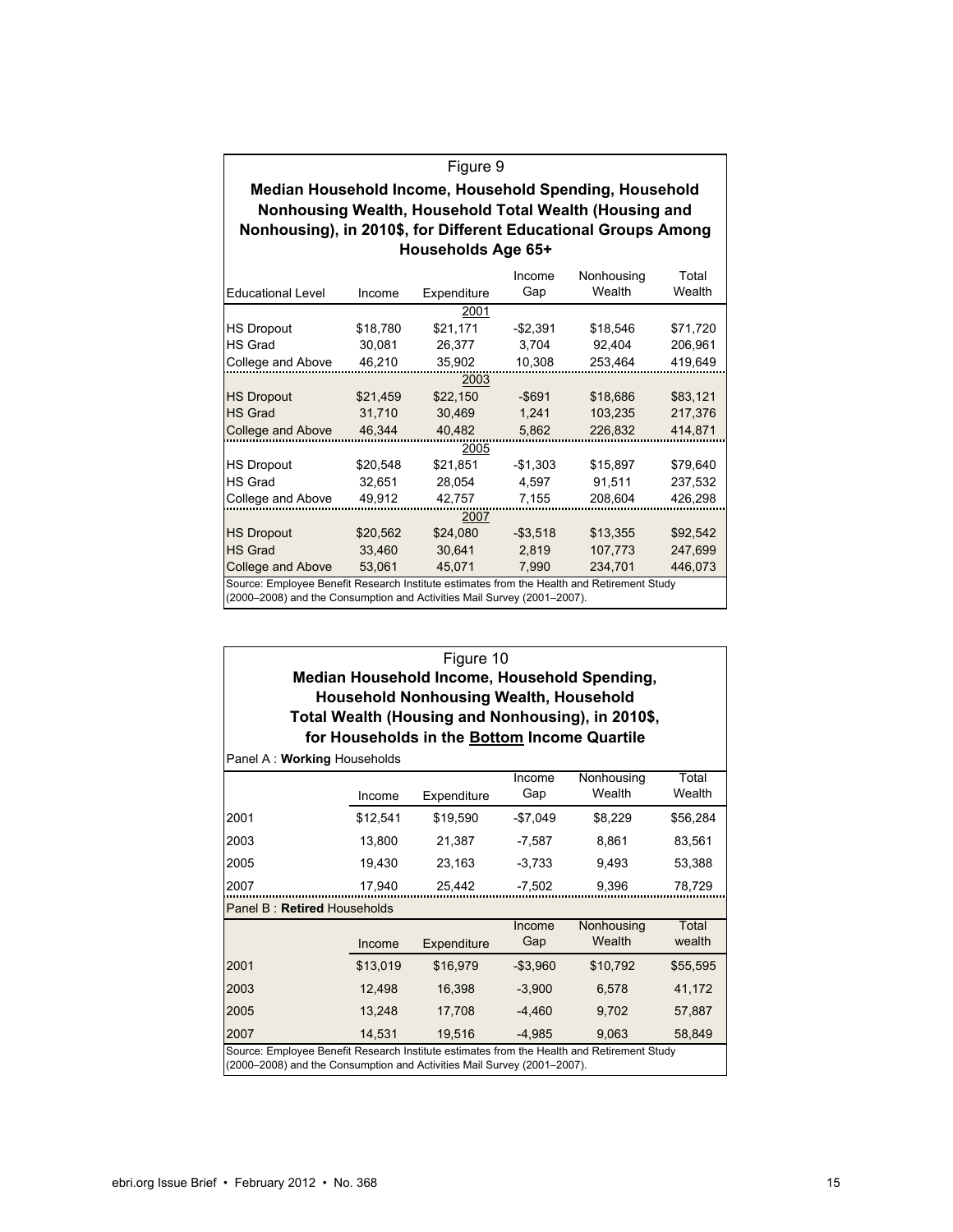|                                                                                                                                                                       |                                                         |                        |           | Figure 11A             |           |                       |           |                     |  |
|-----------------------------------------------------------------------------------------------------------------------------------------------------------------------|---------------------------------------------------------|------------------------|-----------|------------------------|-----------|-----------------------|-----------|---------------------|--|
|                                                                                                                                                                       | Median Spending in Each Category and Mean Percentage    |                        |           |                        |           |                       |           |                     |  |
|                                                                                                                                                                       | Share of Each Category in Total Spending for Households |                        |           |                        |           |                       |           |                     |  |
|                                                                                                                                                                       | Across Different Income Quartiles and Ages 65-74        |                        |           |                        |           |                       |           |                     |  |
|                                                                                                                                                                       |                                                         |                        |           |                        |           |                       |           |                     |  |
|                                                                                                                                                                       |                                                         | <b>Bottom Quartile</b> |           | <b>Second Quartile</b> |           | <b>Third Quartile</b> |           | <b>Top Quartile</b> |  |
|                                                                                                                                                                       | \$                                                      | % of total             |           | % of total             |           | % of total            |           | % of total          |  |
|                                                                                                                                                                       | Amount                                                  | expenses               | \$ Amount | expenses               | \$ Amount | expenses              | \$ Amount | expenses            |  |
|                                                                                                                                                                       |                                                         |                        |           | 2001                   |           |                       |           |                     |  |
| Home<br>Food                                                                                                                                                          | \$6,655                                                 | 39%                    | \$8,794   | 38%                    | \$9,946   | 32%<br>14             | \$13,356  | 35%<br>9            |  |
|                                                                                                                                                                       | 2,807                                                   | 16                     | 3,201     | 13                     | 3,841     |                       | 4,432     |                     |  |
| Health                                                                                                                                                                | 2,364                                                   | 15                     | 2,967     | 15                     | 3,831     | 14                    | 4,846     | 13                  |  |
| Transport                                                                                                                                                             | 1,610                                                   | 11                     | 2,730     | 13                     | 3,158     | 12                    | 4,038     | 11                  |  |
| Clothing                                                                                                                                                              | 308                                                     | 4                      | 492       | 3                      | 739       | 4                     | 985       | 3                   |  |
| Entertainment                                                                                                                                                         | 764                                                     | 8                      | 1,807     | 10                     | 2,954     | 14                    | 5,478     | 15                  |  |
| Other                                                                                                                                                                 | 443                                                     | 5                      | 1,231     | 8                      | 2,277     | 11                    | 3,693     | 14                  |  |
| <b>Total Spending</b>                                                                                                                                                 | 19,335                                                  |                        | 26,532    |                        | 33,026    |                       | 48,978    |                     |  |
|                                                                                                                                                                       |                                                         |                        |           | 2003                   |           |                       |           |                     |  |
| Home                                                                                                                                                                  | \$7,050                                                 | 47%                    | \$9,282   | 37%                    | \$12,680  | 37%                   | \$17,140  | 34%                 |  |
| Food                                                                                                                                                                  | 2,465                                                   | 14                     | 3,697     | 13                     | 4,266     | 12                    | 4,622     | 11                  |  |
| Health                                                                                                                                                                | 2,020                                                   | 12                     | 3,112     | 13                     | 3,816     | 13                    | 4,693     | 11                  |  |
| Transport                                                                                                                                                             | 1,891                                                   | 10                     | 3,172     | 14                     | 4,396     | 14                    | 5,570     | 13                  |  |
| Clothing                                                                                                                                                              | 697                                                     | 5                      | 796       | 4                      | 1,185     | 4                     | 1,564     | 4                   |  |
| Entertainment                                                                                                                                                         | 853                                                     | $\overline{7}$         | 2,204     | 10                     | 3,437     | 11                    | 5,999     | 14                  |  |
| Other                                                                                                                                                                 | 510                                                     | 5                      | 1,482     | 9                      | 1,995     | 8                     | 3,993     | 12                  |  |
| <b>Total Spending</b>                                                                                                                                                 | 19,286                                                  |                        | 30,065    |                        | 38,132    |                       | 52,262    |                     |  |
|                                                                                                                                                                       |                                                         |                        |           | 2005                   |           |                       |           |                     |  |
| Home                                                                                                                                                                  | \$7,655                                                 | 46%                    | \$11,459  | 40%                    | \$13,024  | 36%                   | \$21,407  | 40%                 |  |
| Food                                                                                                                                                                  | 2,465                                                   | 15                     | 3,555     | 13                     | 4,266     | 12                    | 5,504     | 10                  |  |
| Health                                                                                                                                                                | 1,659                                                   | 13                     | 3,250     | 13                     | 4,229     | 12                    | 5,096     | 10                  |  |
| Transport                                                                                                                                                             | 2,083                                                   | 13                     | 3,733     | 14                     | 5,593     | 16                    | 5,540     | 12                  |  |
| Clothing                                                                                                                                                              | 479                                                     | 4                      | 711       | 3                      | 995       | 3                     | 1,600     | 3                   |  |
| Entertainment                                                                                                                                                         | 673                                                     | 6                      | 1,979     | 8                      | 3,911     | 12                    | 6,512     | 13                  |  |
| Other                                                                                                                                                                 | 332                                                     | 4                      | 1,422     | 8                      | 1,896     | 9                     | 4,148     | 12                  |  |
| <b>Total Spending</b>                                                                                                                                                 | 19,039                                                  |                        | 31,292    |                        | 39,478    |                       | 62,775    |                     |  |
|                                                                                                                                                                       |                                                         |                        |           | 2007                   |           |                       |           |                     |  |
| Home                                                                                                                                                                  | \$8,732                                                 | 47%                    | \$12,566  | 39%                    | \$15,524  | 40%                   | \$23,935  | 41%                 |  |
| Food                                                                                                                                                                  | 2,844                                                   | 15                     | 3,555     | 13                     | 4,622     | 12                    | 4,835     | 10                  |  |
| Health                                                                                                                                                                | 1,567                                                   | 11                     | 3,474     | 12                     | 3,911     | 11                    | 4,385     | 9                   |  |
| Transport                                                                                                                                                             | 2,110                                                   | 13                     | 4,130     | 15                     | 5,637     | 16                    | 6,208     | 13                  |  |
| Clothing                                                                                                                                                              | 524                                                     | 4                      | 711       | $\overline{4}$         | 1,067     | 4                     | 1,509     | 3                   |  |
| Entertainment                                                                                                                                                         | 667                                                     | 7                      | 2,356     | 11                     | 3,810     | 11                    | 6,233     | 13                  |  |
| Other                                                                                                                                                                 | 296                                                     | 4                      | 1,185     | $\overline{7}$         | 2,015     | $\overline{7}$        | 4,148     | 11                  |  |
| <b>Total Spending</b>                                                                                                                                                 | 20,549                                                  |                        | 34,589    |                        | 42,068    |                       | 60,529    |                     |  |
|                                                                                                                                                                       |                                                         |                        |           |                        |           |                       |           |                     |  |
| Source: Employee Benefit Research Institute estimates from the Health and Retirement Study (2000–2008) and the Consumption and<br>Activities Mail Survey (2001-2007). |                                                         |                        |           |                        |           |                       |           |                     |  |

 $\mathsf{r}$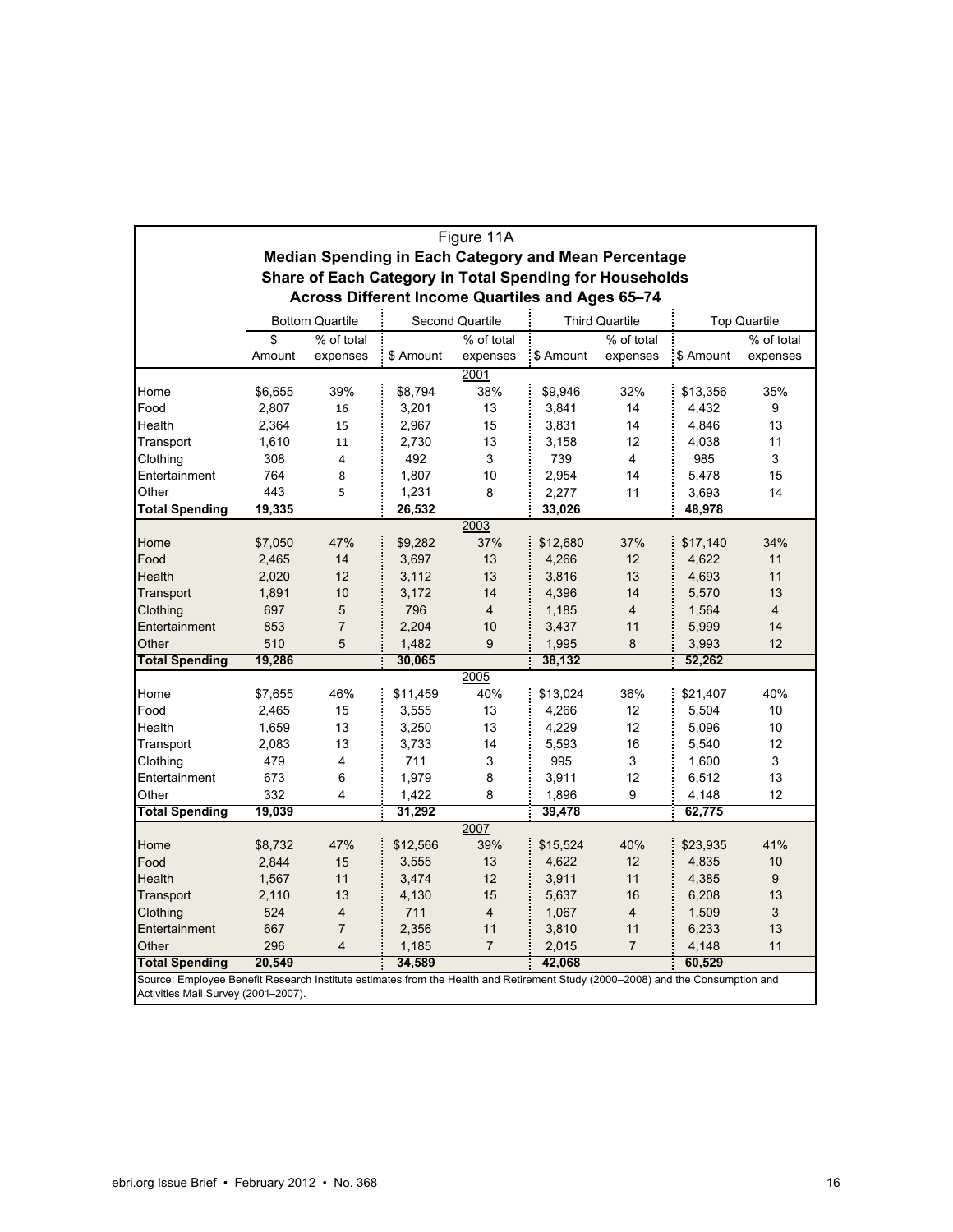| Figure 11B                                                                                                                     |                        |                        |                 |                        |                       |                        |                     |                        |  |
|--------------------------------------------------------------------------------------------------------------------------------|------------------------|------------------------|-----------------|------------------------|-----------------------|------------------------|---------------------|------------------------|--|
| Median Spending in Each Category and Mean Percentage Share of Each Category in                                                 |                        |                        |                 |                        |                       |                        |                     |                        |  |
| Total Spending for Households Across Different Income Quartiles and Ages 75+                                                   |                        |                        |                 |                        |                       |                        |                     |                        |  |
|                                                                                                                                | <b>Bottom Quartile</b> |                        | Second Quartile |                        | <b>Third Quartile</b> |                        | <b>Top Quartile</b> |                        |  |
|                                                                                                                                | \$<br>Amount           | % of total<br>expenses | \$<br>Amount    | % of total<br>expenses | \$<br>Amount          | % of total<br>expenses | \$<br>Amount        | % of total<br>expenses |  |
| 2001                                                                                                                           |                        |                        |                 |                        |                       |                        |                     |                        |  |
| Home                                                                                                                           | \$5,399                | 41%                    | \$6,377         | 37%                    | \$8,000               | 34%                    | \$9,778             | 34%                    |  |
| Food                                                                                                                           | 1,920                  | 16                     | 2,216           | 14                     | 2,913                 | 11                     | 3,570               | 10                     |  |
| Health                                                                                                                         | 2,261                  | 21                     | 2,909           | 20                     | 4,864                 | 19                     | 4,160               | 15                     |  |
| Transport                                                                                                                      | 853                    | 6                      | 1,758           | 10                     | 2,167                 | 10                     | 2,924               | 11                     |  |
| Clothing                                                                                                                       | 123                    | 3                      | 203             | 3                      | 406                   | 3                      | 591                 | 3                      |  |
| Entertainment                                                                                                                  | 295                    | 5                      | 953             | 8                      | 1,891                 | 10                     | 3,538               | 13                     |  |
| Other                                                                                                                          | 616                    | 7                      | 923             | 9                      | 1,797                 | 12                     | 3,078               | 15                     |  |
| <b>Total Spending</b>                                                                                                          | 14,627                 |                        | 21,093          |                        | 28,088                |                        | 38,099              |                        |  |
|                                                                                                                                |                        |                        |                 | 2003                   |                       |                        |                     |                        |  |
| Home                                                                                                                           | \$5,300                | 41%                    | \$8,344         | 40%                    | \$9,138               | 41%                    | \$13,615            | 40%                    |  |
| Food                                                                                                                           | 1,849                  | 14                     | 2,630           | 12                     | 3,019                 | 11                     | 3,820               | 11                     |  |
| Health                                                                                                                         | 2,420                  | 19                     | 3,022           | 18                     | 4,586                 | 17                     | 4,613               | 13                     |  |
| Transport                                                                                                                      | 1,060                  | 9                      | 1,787           | 10                     | 2,525                 | 11                     | 3,093               | 9                      |  |
| Clothing                                                                                                                       | 569                    | 5                      | 711             | 5                      | 782                   | 3                      | 1,422               | 3                      |  |
| Entertainment                                                                                                                  | 341                    | 6                      | 1,043           | $\overline{7}$         | 1,908                 | 8                      | 4,236               | 11                     |  |
| Other                                                                                                                          | 474                    | $\overline{7}$         | 948             | 8                      | 1,706                 | 9                      | 3,555               | 14                     |  |
| <b>Total Spending</b>                                                                                                          | 15,579                 |                        | 23,060          |                        | 28,784                |                        | 47,393              |                        |  |
|                                                                                                                                |                        |                        |                 | 2005                   |                       |                        |                     |                        |  |
| Home                                                                                                                           | \$6,271                | 44%                    | \$9,732         | 44%                    | \$10,873              | 38%                    | \$13,799            | 36%                    |  |
| Food                                                                                                                           | 1,914                  | 17                     | 2,844           | 13                     | 3,555                 | 13                     | 4,266               | 11                     |  |
| Health                                                                                                                         | 2,252                  | 19                     | 3,618           | 16                     | 4,676                 | 17                     | 4,870               | 15                     |  |
| Transport                                                                                                                      | 830                    | 9                      | 2,140           | 10                     | 2,824                 | 9                      | 3,637               | 11                     |  |
| Clothing                                                                                                                       | 388                    | 3                      | 593             | 3                      | 770                   | 4                      | 982                 | 3                      |  |
| Entertainment                                                                                                                  | 332                    | 4                      | 1,043           | 6                      | 1,786                 | 9                      | 3,655               | 11                     |  |
| Other                                                                                                                          | 356                    | 4                      | 747             | $\overline{7}$         | 2,050                 | 10                     | 3,555               | 13                     |  |
| <b>Total Spending</b>                                                                                                          | 16,613                 |                        | 24,091          |                        | 34,345                |                        | 44,326              |                        |  |
|                                                                                                                                |                        |                        |                 | 2007                   |                       |                        |                     |                        |  |
| Home                                                                                                                           | \$7,729                | 49%                    | \$9,421         | 42%                    | \$13,093              | 41%                    | \$17,909            | 39%                    |  |
| Food                                                                                                                           | 2,157                  | 13                     | 2,844           | 13                     | 3,697                 | 12                     | 4,777               | 10                     |  |
| Health                                                                                                                         | 2,048                  | 14                     | 2,828           | 14                     | 4,266                 | 14                     | 5,925               | 14                     |  |
| Transport                                                                                                                      | 1,120                  | $\overline{7}$         | 2,406           | 11                     | 3,327                 | 11                     | 4,286               | 10                     |  |
| Clothing                                                                                                                       | 521                    | 6                      | 593             | $\overline{4}$         | 747                   | 3                      | 992                 | $\overline{4}$         |  |
| Entertainment                                                                                                                  | 364                    | 6                      | 1,274           | $\overline{7}$         | 2,331                 | 9                      | 3,596               | 11                     |  |
| Other                                                                                                                          | 356                    | 5                      | 948             | 9                      | 2,015                 | 10                     | 3,555               | 12                     |  |
| <b>Total Spending</b>                                                                                                          | 17,846                 |                        | 24,652          |                        | 35,251                |                        | 53,068              |                        |  |
| Source: Employee Benefit Research Institute estimates from the Health and Retirement Study (2000–2008) and the Consumption and |                        |                        |                 |                        |                       |                        |                     |                        |  |
| Activities Mail Survey (2001-2007).                                                                                            |                        |                        |                 |                        |                       |                        |                     |                        |  |

Activities Mail Survey (2001-2007).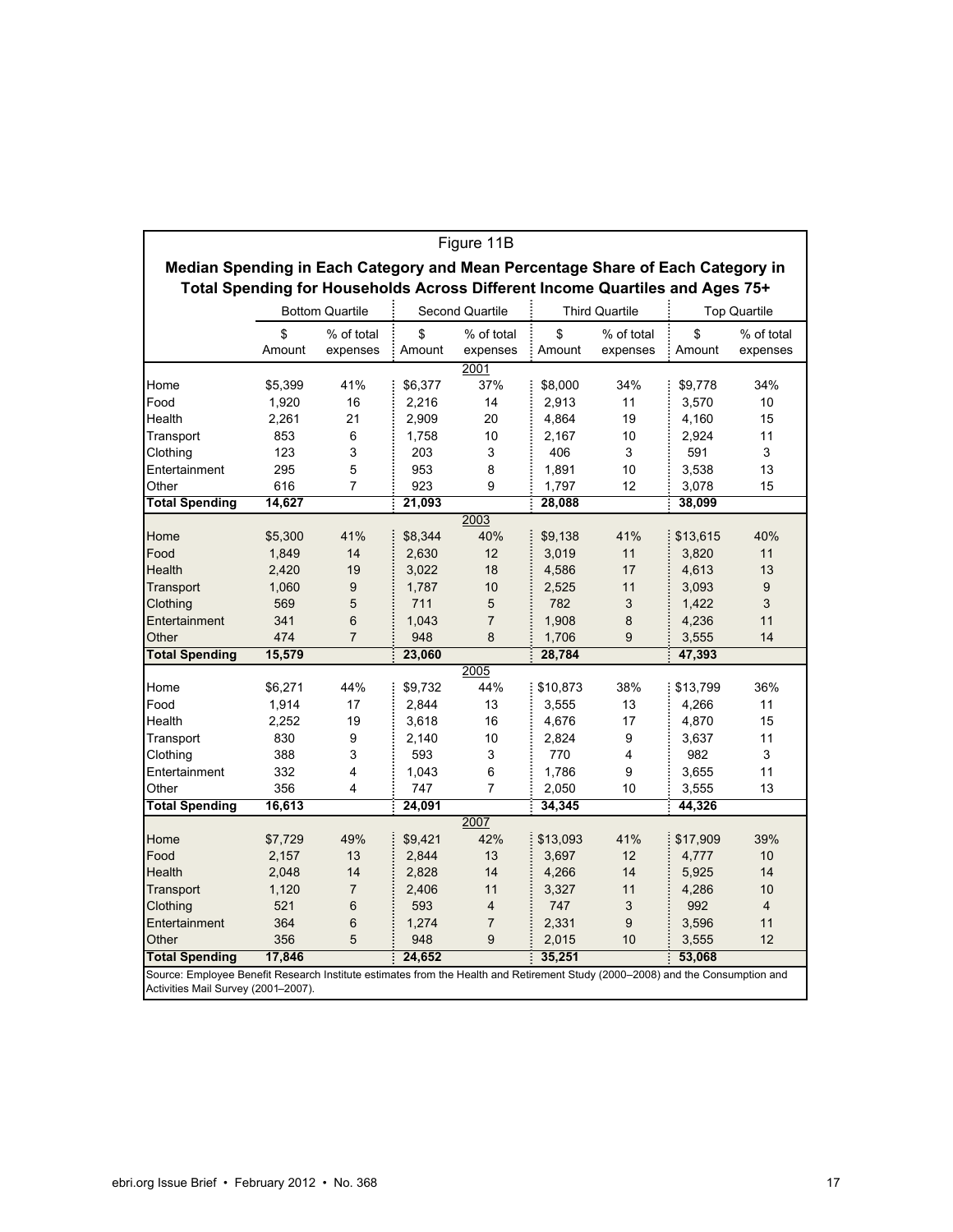To analyze this, a regression<sup>5</sup> framework is used where income and other demographic characteristics can be controlled for, to see if LTC insurance has any significant additional effect on the elderly's expenditure. The next section discusses the regression results.

Although everyone age 65 or over is covered by Medicare, it is well known that Medicare coverage is not comprehensive: There are caps on the number of days spent in a nursing home that can be covered by Medicare, and there are co-payments even before hitting the cap. For Medicare Part B services,<sup>6</sup> generally 80 percent of the expenses are covered by Medicare, meaning that 20 percent are the patient's responsibility, and out-of-pocket expenditures can rise very fast. People try to mitigate such health spending risks by obtaining private health insurances, generally known as Medigap policies. Also, some retirees are covered by retiree health insurance from their own or a spouse's previous employer.

Figure 13 examines whether any such form of private health insurance coverage is associated with expenditure. As with LTC insurance coverage, this figure shows that people with some form of private health care coverage spend more in every category and overall as well. Again, in 2009, the median total spending for those with some private health insurance coverage and those without were \$38,091 and \$30,117, respectively. And people with private health insurance coverage spend more on health and entertainment items as well. Again, one obvious explanation for higher health spending is that the private health insurance premiums are included in health spending, and that those who buy this kind of coverage have the income to afford it. But it might also be the case that people with private coverage utilize their coverage more by going for regular check-ups, buying preventive medicine, etc., which might cause higher out-ofpocket health spending. But looking at these simple correlations, it cannot be determined whether private health insurance coverage has any independent effect on expenditure.

#### **Determinants of Household Expenditure: Regression Results**

 The last section noted that LTC insurance coverage and private health insurance coverage are highly correlated with higher spending. But since people with such insurance spend more in every category, it is hard to tell if they are simply wealthier individuals who could be expected to spend more. To find out if these factors have any independent effect on the elderly's spending, some regressions were run where controls were included for age, income, race, education, labor-force status, self-reported health status, and indicators of LTC insurance coverage and private health insurance coverage. In couples households, controls were added for spouses as well. The dependent variable is a log of total household expenditure. The control for income is also included as a log of total household income. Age and years of education enter linearly into the model while all other variables are included as categorical variables. Two separate sets of regressions were run, one without controlling for wealth and the other with log wealth as a control. Economic theory suggests that consumption is primarily a function of income. But for retired people, accumulated wealth is likely to be a more important determinant of expenditure than income. Median regression was used along with mean regression because spending can be very large for the wealthy or those who experience health or other expenditure shocks. Unlike mean regressions, median regressions are robust to outliers, so the estimates are also more robust.

Appendix A shows the regression results. First, the regressions with control for wealth show that both income and wealth are important determinants of spending at older ages. Second, both the mean and median regressions show that, apart from income, age and education are also important determinants of consumption or spending. The directions of these effects are along expected lines. While income has a strong positive effect on spending, age has a strong negative effect on spending. But the results show that among the demographic factors, health status is a very important determinant of spending. Expenditure drops significantly with every single drop in self-reported health status. However, controlling for wealth lessens the magnitude of the effect of health on spending to some extent. Butrica, Johnson, and Mermin (2009) have shown that medical conditions reduce nonhealth spending, particularly for lowincome seniors who are on the cusp of retirement.

Also, the correlation between health and wealth has been documented very well in the economic literature. But the more important finding from the regressions is that LTC insurance and private health insurance continue to be important determinants of spending even after controlling for income and other factors, `though once a control for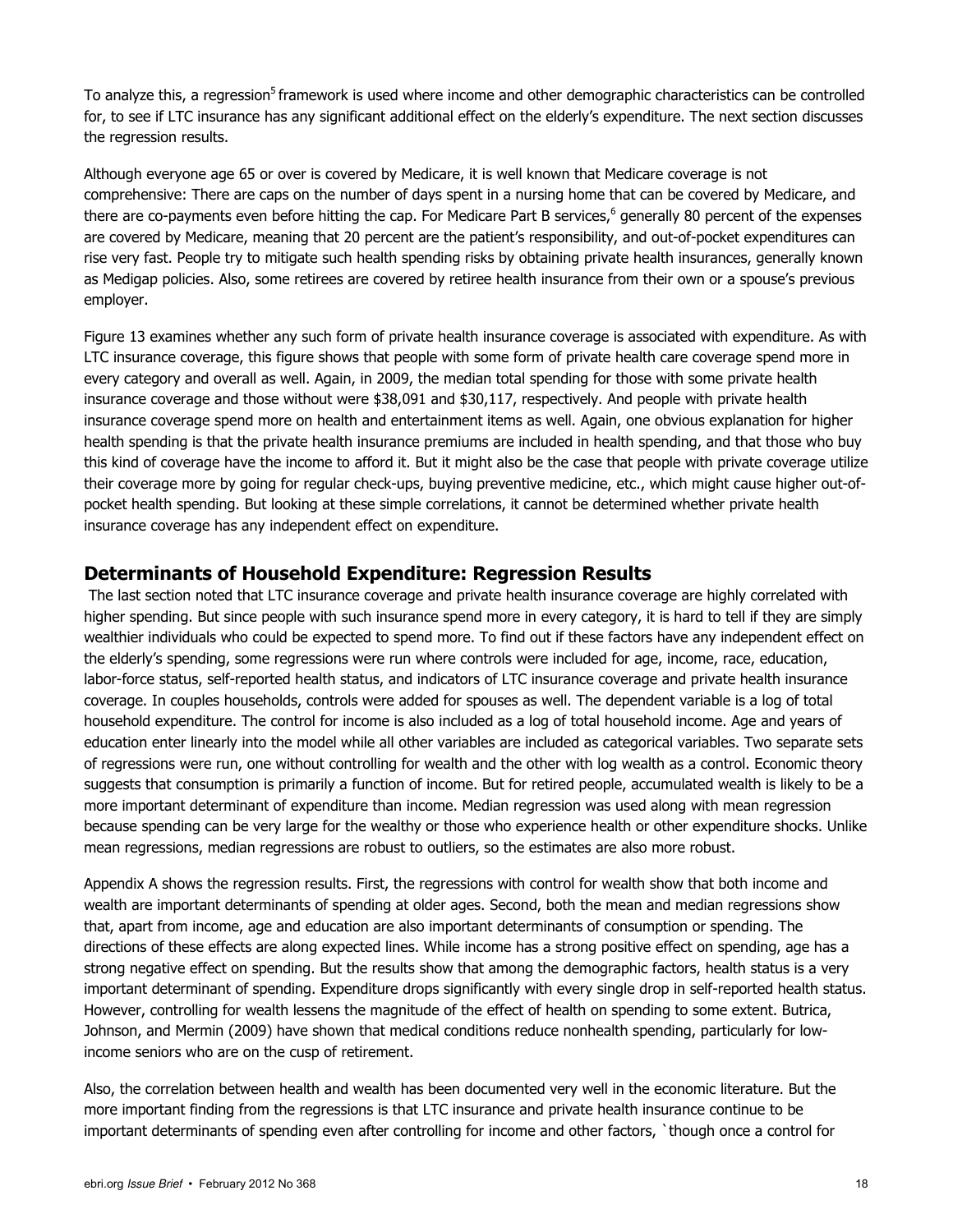wealth is included, these effects decrease both in magnitude and in terms of statistical significance. But LTC insurance still remains an important determinant of spending. To understand the magnitude of the effect of LTC insurance (from column 1 of Appendix A), note that, while a one-year increase in education increases spending by 3 percentage points, LTC insurance coverage increases spending by 10 percentage points. The effect of private health insurance coverage is similar to that of a one-year increase in education.

#### **Conclusion**

This study attempts to document the income and expenditure patterns of Americans who are retired or close to retirement. The results show that while high-income households are managing their income and expenses well in retirement, low-income households are struggling. The high-income households maintain high levels of wealth, but whether these wealth levels will be sufficient to support them through very advanced ages or in case of catastrophic expenditure shocks is beyond the scope of this study. But for low-income households that are already struggling, such events will only make matters worse. There are several key demographic groups that are also not doing well in retirement, and they may be at risk of running short of wealth at some point in retirement. Several of the study's important findings:

- Household consumption steadily declines with age, and successive birth cohorts have higher consumption.
- Declining health limits different activities and consumption of different goods, which strongly affects the decline in total expenditure.
- Home and home-related expenses remain the largest spending category for older households.
- Health care expenditures steadily increase with age.
- On average, retired households spend about 80 percent of working households, and their earnings are about 57 percent of those of working households.
- Demographic groups such as singles, blacks, and high school dropouts are outspending their resources in retirement. Not surprisingly, the lowest-income group (bottom-income quartile) which is generally overwhelmingly represented by the above groups, appears to be struggling the most.
- Apart from the traditional determinants of spending, such as income and age, other major factors that affect the spending patterns of retired households are long-term care insurance and some form of private health insurance coverage. In particular, having long-term care insurance has a significant effect on higher spending by retired households.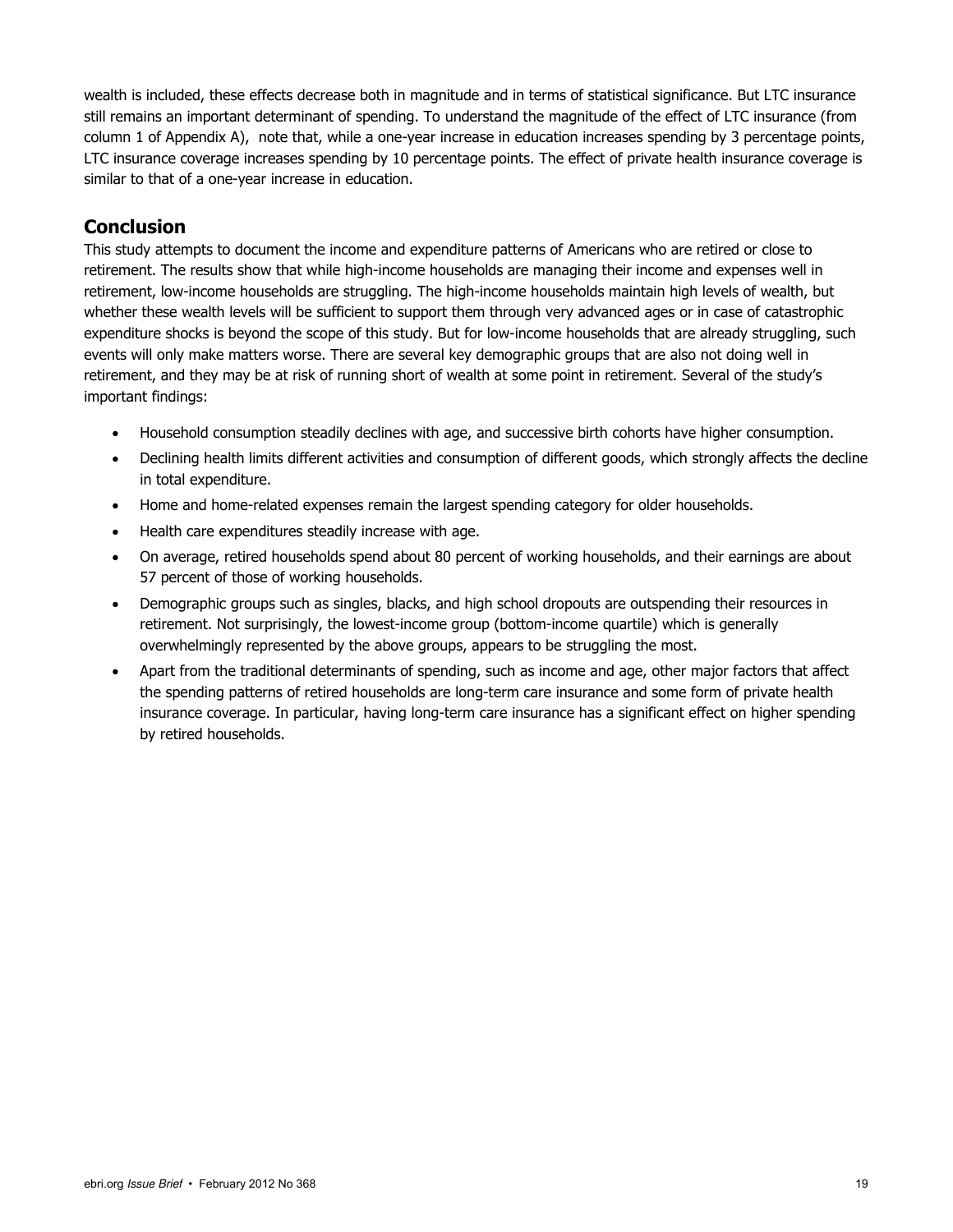#### **References**

- Butrica, Barbara A., Joshua H. Goldwyn, and Richard W. Johnson. "Understanding Expenditure Patterns in Retirement." CRR Working Paper No. 2005-03. Chestnut Hill, MA: Center for Retirement Research at Boston College, 2005.
- Butrica, Barbara A., and Gordon B.T. Mermin. "Annuitized Wealth and Consumption at Older Ages." CRR Working Paper No. 2006–26. Chestnut Hill, MA: Center for Retirement Research at Boston College, 2006.
- Butrica, Barbara A., Gordon B.T. Mermin, and Richard W. Johnson. "Do Health Problems Reduce Consumption at Older Ages?" CRR Working Paper No. 2009-9. Chestnut Hill, MA: Center for Retirement Research at Boston College, 2009.
- Copeland, Craig. "How Are New Retirees Doing Financially in Retirement?" EBRI Issue Brief, no. 302 (Employee Benefit Research Institute, 2007).
- Hurd, Michael, and Susann Rohwedder. "Economic Preparation For Retirement," NBER Working Paper #17203 (July 2011).
- Goda, Gopi Shah, Ezra Golberstein, and David C. Grabowski. "Income and the Utilization of Long-Term Care Services: Evidence from the Social Security Benefit Notch," NBER Working Paper #16076 (June 2010).
- Selden, T., K. Levit, J. Cohen, S. Zuvekas, J. Moeller, D. McKusick, and R. Arnett. "Reconciling Medical Expenditure Estimates from the MEPS and NHA, 1996." Health Care Financing Review, 23 (1), (Fall 2001): 161-178.
- VanDerhei, Jack. "Measuring Retirement Income Adequacy: Calculating Realistic Income Replacement Rates." EBRI Issue Brief**,** no. 297 (Employee Benefit Research Institute, 2006).

#### **Endnotes**

 $1$  FICA (the Federal Insurance Contributions Act) is a federally imposed payroll tax used to fund Social Security retirement, survivors, disability, and hospital insurance.

<sup>2</sup> Replacement ratio is the ratio of postretirement earnings to preretirement earnings. For a discussion on calculation of realistic replacement ratios please see VanDerhei (2006).

 $3$  Figure 1 is based on a cross-sectional data, so the consumption path does not show the same group of people at different ages. Appendix B shows the consumption path of different cohorts over a period of seven years. In this short period, the consumption paths for different cohorts look relatively flat, but anchored at a higher level for each successive cohort. The cross-sectional diagram captures this difference in cohorts as a rapidly declining consumption path. As a result, it might overestimate the slope of the consumption path for any given cohort.

<sup>4</sup> For Figure 5, the data from 2001 to 2007 are pooled as one single cross-section. Therefore, working households are generally separate from retired households. Thus, the 80 percent consumption replacement means that the retired group consumes 80 percent of the working group, which are two different groups at any point in time.

 $^5$  A regression analysis is a statistical tool used to investigate the relationship between two or more variables. More specifically, it is used to determine the effect of one variable on another (such as how price affects demand) keeping other variables (such as income, population etc.) fixed. The process involves computer modeling that uses data on the underlying variables and uses a statistical algorithm to estimate how much one variable affects others.

<sup>6</sup> Medicare Part B is a part of Medicare which helps cover medically necessary services, such as doctors' services, outpatient care, home health services, and other medical services. Part B also covers some preventive services.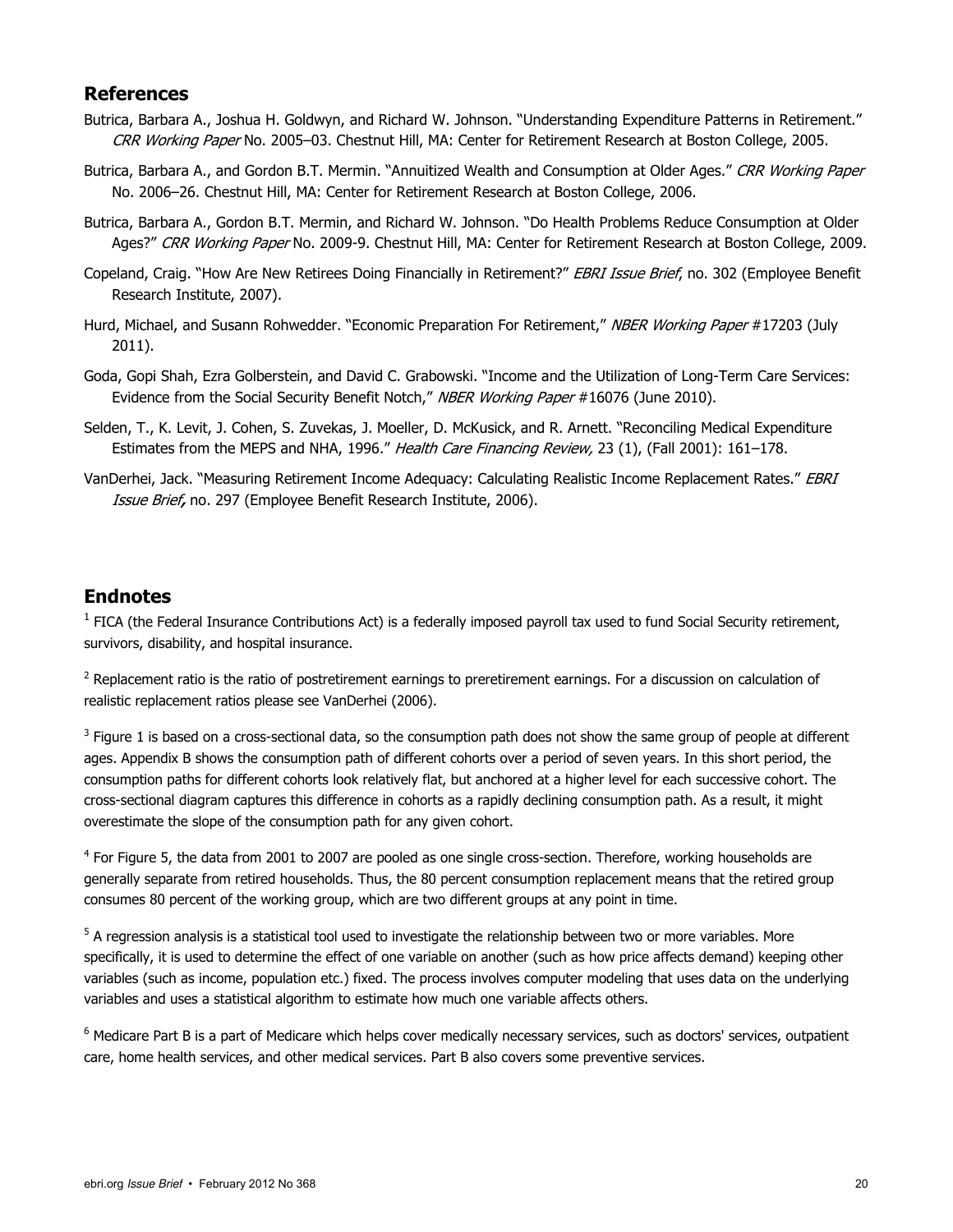|                                                             | Figure 12                                                            |                                                                                                        |          |                |  |  |  |  |  |
|-------------------------------------------------------------|----------------------------------------------------------------------|--------------------------------------------------------------------------------------------------------|----------|----------------|--|--|--|--|--|
|                                                             |                                                                      | Median Household Spending in Each Category and Mean                                                    |          |                |  |  |  |  |  |
|                                                             |                                                                      |                                                                                                        |          |                |  |  |  |  |  |
|                                                             | Percentage Share of Each Category in Total Spending for              |                                                                                                        |          |                |  |  |  |  |  |
| Individuals With and Without LTC Insurance, Age 65+         |                                                                      |                                                                                                        |          |                |  |  |  |  |  |
| No LTC Insurance<br><b>LTC</b> Insurance                    |                                                                      |                                                                                                        |          |                |  |  |  |  |  |
|                                                             | % of total expenses<br>\$ Amount<br>\$ Amount<br>% of total expenses |                                                                                                        |          |                |  |  |  |  |  |
|                                                             |                                                                      | 2001                                                                                                   |          |                |  |  |  |  |  |
| Home                                                        | \$8,136                                                              | 37%                                                                                                    | \$9,902  | 33%            |  |  |  |  |  |
| Food                                                        | 2,954                                                                | 14                                                                                                     | 3.265    | 9              |  |  |  |  |  |
| Health                                                      | 3,139                                                                | 16                                                                                                     | 6,007    | 18             |  |  |  |  |  |
| Transport                                                   | 2,416                                                                | 11                                                                                                     | 2,947    | 11             |  |  |  |  |  |
| Clothing                                                    | 431                                                                  | 3                                                                                                      | 640      | 4              |  |  |  |  |  |
| Entertainment                                               | 1,625                                                                | 10                                                                                                     | 3,102    | 12             |  |  |  |  |  |
| Other                                                       | 1,231                                                                | 10                                                                                                     | 2,658    | 13             |  |  |  |  |  |
| <b>Total Spending</b>                                       | 26,910                                                               |                                                                                                        | 39,119   |                |  |  |  |  |  |
|                                                             |                                                                      | 2003                                                                                                   |          |                |  |  |  |  |  |
| Home                                                        | \$9,818                                                              | 39%                                                                                                    | \$12,441 | 38%            |  |  |  |  |  |
| Food                                                        | 3,081                                                                | 13                                                                                                     | 3,555    | 9              |  |  |  |  |  |
| <b>Health</b>                                               | 3,299                                                                | 14                                                                                                     | 5,073    | 15             |  |  |  |  |  |
| Transport                                                   | 2,654                                                                | 11                                                                                                     | 3,799    | 12             |  |  |  |  |  |
| Clothing                                                    | 877                                                                  | 5                                                                                                      | 1,223    | $\overline{4}$ |  |  |  |  |  |
| Entertainment                                               | 1,896                                                                | 9                                                                                                      | 3,496    | 10             |  |  |  |  |  |
| Other                                                       | 1,244                                                                | 9                                                                                                      | 2,903    | 12             |  |  |  |  |  |
| <b>Total Spending</b>                                       | 30,780<br>40,071                                                     |                                                                                                        |          |                |  |  |  |  |  |
| 2005                                                        |                                                                      |                                                                                                        |          |                |  |  |  |  |  |
| Home                                                        | \$10,588                                                             | 42%                                                                                                    | \$12,280 | 37%            |  |  |  |  |  |
| Food                                                        | 3,081                                                                | 14                                                                                                     | 3,555    | 9              |  |  |  |  |  |
| Health                                                      | 3,171                                                                | 14                                                                                                     | 5,152    | 16             |  |  |  |  |  |
| Transport                                                   | 2,963                                                                | 12                                                                                                     | 3,727    | 11             |  |  |  |  |  |
| Clothing                                                    | 711                                                                  | 3                                                                                                      | 957      | 3              |  |  |  |  |  |
| Entertainment                                               | 1,602                                                                | 8                                                                                                      | 3,235    | 10             |  |  |  |  |  |
| Other                                                       | 948                                                                  | 7                                                                                                      | 3,496    | 13             |  |  |  |  |  |
| <b>Total Spending</b>                                       | 28,891                                                               |                                                                                                        | 41,164   |                |  |  |  |  |  |
|                                                             |                                                                      | 2007                                                                                                   |          |                |  |  |  |  |  |
| 40%<br>Home<br>\$11,660<br>43%<br>\$16,092                  |                                                                      |                                                                                                        |          |                |  |  |  |  |  |
| Food                                                        | 3,294                                                                | 13                                                                                                     | 3,555    | 10             |  |  |  |  |  |
| Health                                                      | 2,971                                                                | 12                                                                                                     | 5,008    | 13             |  |  |  |  |  |
| Transport                                                   | 3,245                                                                | 12                                                                                                     | 4,266    | 12             |  |  |  |  |  |
|                                                             | 711                                                                  | 4                                                                                                      |          | 3              |  |  |  |  |  |
| Clothing                                                    |                                                                      | 9                                                                                                      | 1,007    | 10             |  |  |  |  |  |
| Entertainment                                               | 1,732                                                                |                                                                                                        | 3,293    |                |  |  |  |  |  |
| Other                                                       | 948                                                                  | 7                                                                                                      | 2,963    | 13             |  |  |  |  |  |
| <b>Total Spending</b>                                       | 31,545                                                               |                                                                                                        | 45,605   |                |  |  |  |  |  |
|                                                             |                                                                      | 2009                                                                                                   |          |                |  |  |  |  |  |
| Home                                                        | \$12,155                                                             | 43%                                                                                                    | \$15,976 | 40%            |  |  |  |  |  |
| Food                                                        | 3,555                                                                | 13                                                                                                     | 3,964    | 10             |  |  |  |  |  |
| Health                                                      | 3,182                                                                | 13                                                                                                     | 5,398    | 16             |  |  |  |  |  |
| Transport                                                   | 2,907                                                                | 11                                                                                                     | 3,605    | 11             |  |  |  |  |  |
| Clothing                                                    | 652                                                                  | 4                                                                                                      | 960      | 3              |  |  |  |  |  |
| Entertainment                                               | 1,535                                                                | 8                                                                                                      | 3,275    | 10             |  |  |  |  |  |
| Other                                                       | 1,043                                                                | 7                                                                                                      | 2,643    | 11             |  |  |  |  |  |
| <b>Total Spending</b>                                       | 32,048                                                               |                                                                                                        | 47,392   |                |  |  |  |  |  |
|                                                             |                                                                      | Source: Employee Benefit Research Institute estimates from the Health and Retirement Study (2000-2008) |          |                |  |  |  |  |  |
| and the Consumption and Activities Mail Survey (2001-2007). |                                                                      |                                                                                                        |          |                |  |  |  |  |  |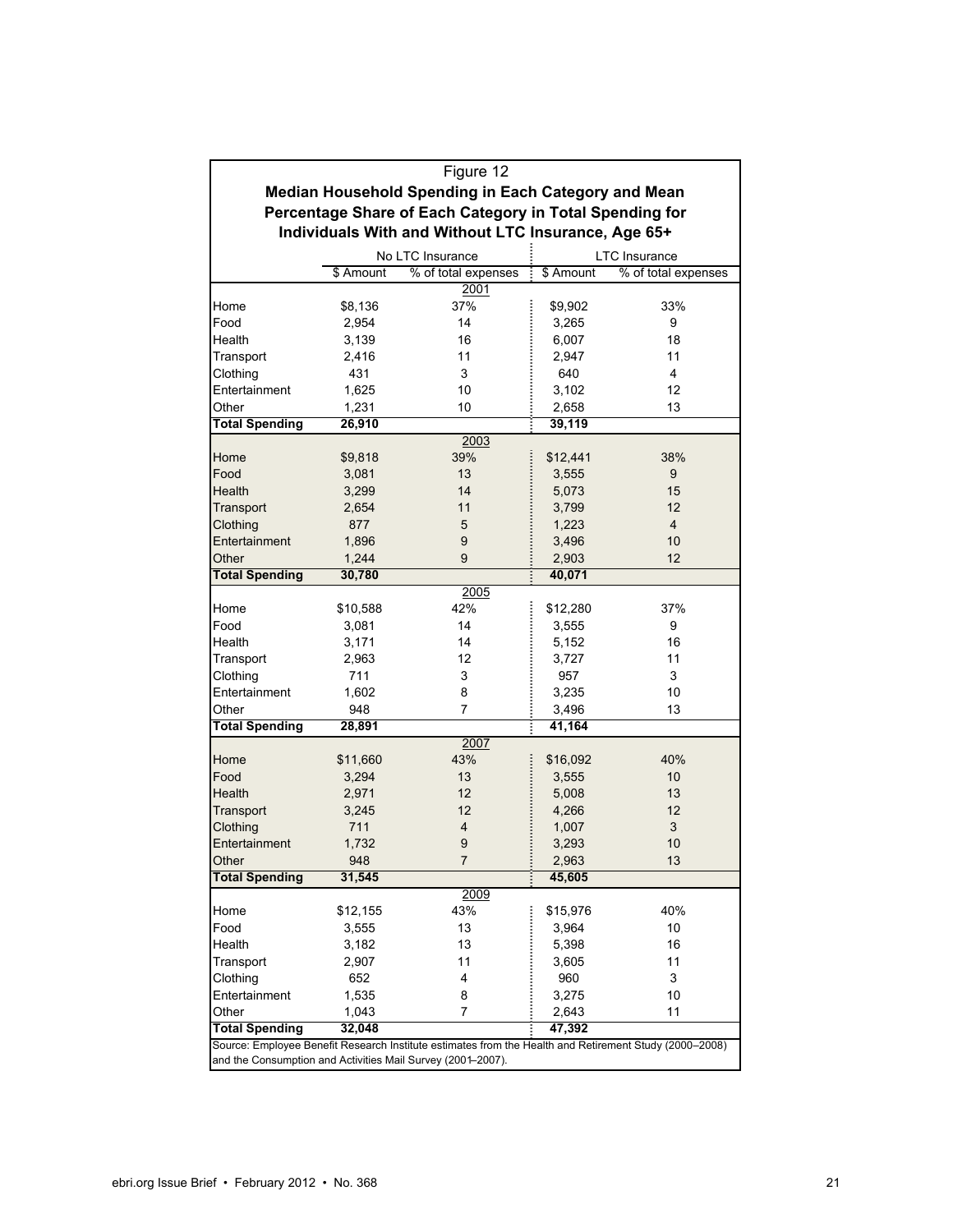|                                                         | Figure 13                                                         |                                                                                                            |                        |                     |  |  |  |  |  |  |
|---------------------------------------------------------|-------------------------------------------------------------------|------------------------------------------------------------------------------------------------------------|------------------------|---------------------|--|--|--|--|--|--|
|                                                         |                                                                   | Median Household Spending in Each Category and Mean Percentage                                             |                        |                     |  |  |  |  |  |  |
|                                                         | Share of Each Category in Total Spending for Individuals With and |                                                                                                            |                        |                     |  |  |  |  |  |  |
| Without Private Health Insurance, Age 65+               |                                                                   |                                                                                                            |                        |                     |  |  |  |  |  |  |
|                                                         |                                                                   |                                                                                                            |                        |                     |  |  |  |  |  |  |
|                                                         |                                                                   | No Pvt. Health Insurance                                                                                   | Pvt. Health Insurance  |                     |  |  |  |  |  |  |
|                                                         | \$ Amount                                                         | % of total expenses                                                                                        | $\overline{\$}$ Amount | % of total expenses |  |  |  |  |  |  |
|                                                         |                                                                   | 2001                                                                                                       |                        |                     |  |  |  |  |  |  |
| Home                                                    | \$8,122                                                           | 39%                                                                                                        | \$8,584                | 34%                 |  |  |  |  |  |  |
| Food                                                    | 2,954                                                             | 15                                                                                                         | 3,201                  | 12                  |  |  |  |  |  |  |
| Health                                                  | 2,325                                                             | 13                                                                                                         | 4,428                  | 18                  |  |  |  |  |  |  |
| Transport                                               | 2,148                                                             | 11                                                                                                         | 2,637                  | 11                  |  |  |  |  |  |  |
| Clothing                                                | 369                                                               | 4                                                                                                          | 517                    | 3                   |  |  |  |  |  |  |
| Entertainment                                           | 1,280                                                             | 10                                                                                                         | 2,240                  | 11                  |  |  |  |  |  |  |
| Other                                                   | 923                                                               | 9                                                                                                          | 1,847                  | 11                  |  |  |  |  |  |  |
| <b>Total Spending</b>                                   | 25,183                                                            |                                                                                                            | 30,459                 |                     |  |  |  |  |  |  |
|                                                         |                                                                   | 2003                                                                                                       |                        |                     |  |  |  |  |  |  |
| Home                                                    | \$8,768                                                           | 40%                                                                                                        | \$11,189               | 39%                 |  |  |  |  |  |  |
| Food                                                    | 3,081                                                             | 14                                                                                                         | 3,413                  | 11                  |  |  |  |  |  |  |
| Health                                                  | 2,629                                                             | 13                                                                                                         | 4,215                  | 15                  |  |  |  |  |  |  |
| Transport                                               | 2,538                                                             | 12                                                                                                         | 3,034                  | 11                  |  |  |  |  |  |  |
| Clothing                                                | 830                                                               | 5                                                                                                          | 984                    | $\overline{4}$      |  |  |  |  |  |  |
| Entertainment                                           | 1,725                                                             | 9                                                                                                          | 2,441                  | 10                  |  |  |  |  |  |  |
|                                                         |                                                                   |                                                                                                            |                        |                     |  |  |  |  |  |  |
| Other                                                   | 995                                                               | 9                                                                                                          | 1,659                  | 9                   |  |  |  |  |  |  |
|                                                         | <b>Total Spending</b><br>28,205<br>35,508                         |                                                                                                            |                        |                     |  |  |  |  |  |  |
|                                                         |                                                                   | 2005                                                                                                       |                        |                     |  |  |  |  |  |  |
| Home                                                    | \$10,248                                                          | 43%                                                                                                        | \$11,558               | 39%                 |  |  |  |  |  |  |
| Food                                                    | 3,081                                                             | 14                                                                                                         | 3,200                  | 12 <sup>2</sup>     |  |  |  |  |  |  |
| Health                                                  | 2,152                                                             | 12                                                                                                         | 4,323                  | 16                  |  |  |  |  |  |  |
| Transport                                               | 2,779                                                             | 12                                                                                                         | 3,211                  | 12                  |  |  |  |  |  |  |
| Clothing                                                | 682                                                               | 4                                                                                                          | 754                    | 3                   |  |  |  |  |  |  |
| Entertainment                                           | 1,410                                                             | 8                                                                                                          | 2,098                  | 9                   |  |  |  |  |  |  |
| Other                                                   | 735                                                               | 7                                                                                                          | 1,541                  | 9                   |  |  |  |  |  |  |
| <b>Total Spending</b>                                   | 27,397                                                            |                                                                                                            | 33,674                 |                     |  |  |  |  |  |  |
|                                                         |                                                                   | 2007                                                                                                       |                        |                     |  |  |  |  |  |  |
| Home                                                    | \$11,070                                                          | 44%                                                                                                        | \$13,912               | 40%                 |  |  |  |  |  |  |
| Food                                                    | 3,081                                                             | 13                                                                                                         | 3,555                  | 12                  |  |  |  |  |  |  |
| Health                                                  | 2,275                                                             | 11                                                                                                         | 4,304                  | 14                  |  |  |  |  |  |  |
| Transport                                               | 3,010                                                             | 12                                                                                                         | 3,674                  | 12                  |  |  |  |  |  |  |
| Clothing                                                | 687                                                               | 4                                                                                                          | 815                    | 3                   |  |  |  |  |  |  |
| Entertainment                                           | 1,422                                                             | 8                                                                                                          | 2,548                  | 10                  |  |  |  |  |  |  |
| Other                                                   | 723                                                               | $\overline{7}$                                                                                             | 1,718                  | $\boldsymbol{9}$    |  |  |  |  |  |  |
|                                                         |                                                                   |                                                                                                            |                        |                     |  |  |  |  |  |  |
| <b>Total Spending</b>                                   | 29,047                                                            |                                                                                                            | 38,553                 |                     |  |  |  |  |  |  |
|                                                         |                                                                   | 2009                                                                                                       |                        |                     |  |  |  |  |  |  |
| Home                                                    | \$11,502                                                          | 45%                                                                                                        | \$14,238               | 40%                 |  |  |  |  |  |  |
| Food                                                    | 3,413                                                             | 14                                                                                                         | 3,697                  | 11                  |  |  |  |  |  |  |
| Health                                                  | 2,510                                                             | 12                                                                                                         | 4,450                  | 16                  |  |  |  |  |  |  |
| Transport                                               | 2,748                                                             | 11                                                                                                         | 3,383                  | 12                  |  |  |  |  |  |  |
| Clothing                                                | 640                                                               | 4                                                                                                          | 741                    | 3                   |  |  |  |  |  |  |
| Entertainment                                           | 1,304                                                             | 8                                                                                                          | 2,275                  | 9                   |  |  |  |  |  |  |
| Other                                                   | 711                                                               | 7                                                                                                          | 1,896                  | 9                   |  |  |  |  |  |  |
| <b>Total Spending</b>                                   | 30,117                                                            |                                                                                                            | 38,091                 |                     |  |  |  |  |  |  |
|                                                         |                                                                   | Source: Employee Benefit Research Institute estimates from the Health and Retirement Study (2000-2008) and |                        |                     |  |  |  |  |  |  |
| the Consumption and Activities Mail Survey (2001-2007). |                                                                   |                                                                                                            |                        |                     |  |  |  |  |  |  |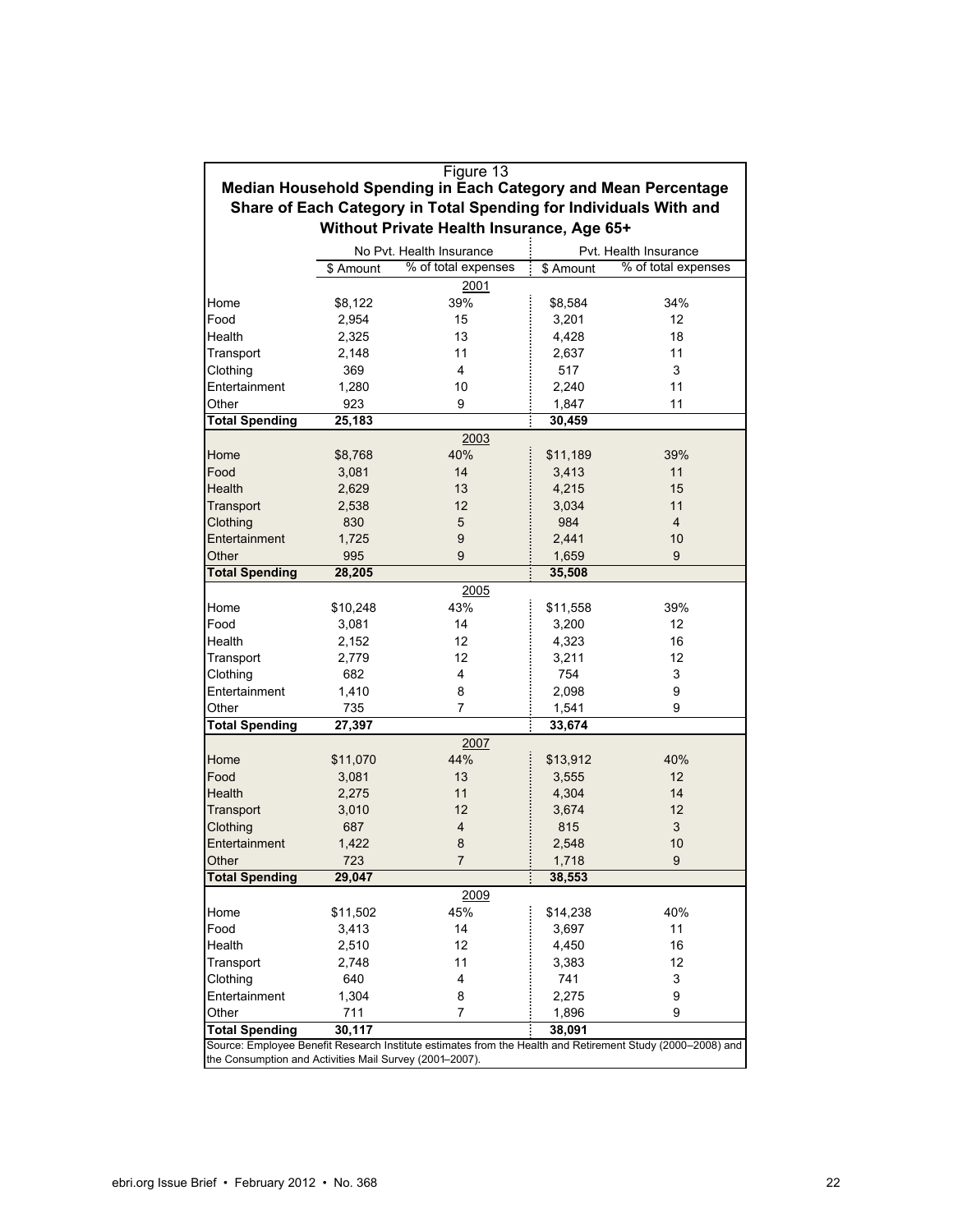|                                          |                           | Appendix A                 |                         |                          |  |  |
|------------------------------------------|---------------------------|----------------------------|-------------------------|--------------------------|--|--|
|                                          |                           | <b>Regression Results</b>  |                         |                          |  |  |
|                                          |                           | Regressions Without Wealth | Regressions With Wealth |                          |  |  |
|                                          | Mean Regression           | <b>Median Regression</b>   | <b>Mean Regression</b>  | <b>Median Regression</b> |  |  |
|                                          | Log of Total Expenditures |                            |                         |                          |  |  |
| Log Income                               | .219***                   | $.253***$                  | $.163***$               | $.200***$                |  |  |
|                                          | (0.015)                   | (0.014)                    | (0.015)                 | (0.015)                  |  |  |
| Log Wealth                               |                           |                            | $.086***$               | $.075***$                |  |  |
|                                          | $-0.04**$                 | $-0.05***$                 | (0.007)<br>$-0.05***$   | (0.006)<br>$-.007***$    |  |  |
| Age                                      | (0.001)                   | (0.001)                    | (0.001)                 | (0.001)                  |  |  |
| Race                                     |                           |                            |                         |                          |  |  |
| White (dropped)                          |                           |                            |                         |                          |  |  |
| <b>Black</b>                             | 0.046                     | $.057*$                    | $.106***$               | $.098***$                |  |  |
|                                          | (0.031)                   | (0.029)                    | (0.032)                 | (0.027)                  |  |  |
| Hispanic                                 | $-0.074$                  | $-0.057$                   | $-0.061$                | $-0.039$                 |  |  |
|                                          | (0.046)                   | (0.045)                    | (0.047)                 | (0.049)                  |  |  |
| <b>Years of Education</b>                | $.030***$                 | .028***                    | .025***                 | .025***                  |  |  |
|                                          | (0.003)                   | (0.002)                    | (0.003)                 | (0.003)                  |  |  |
| <b>Labor Force Status</b>                |                           |                            |                         |                          |  |  |
| Works full time (dropped)                |                           |                            |                         |                          |  |  |
| Works part time                          | 0.01                      | 0.039                      | $-0.009$                | $-0.002$                 |  |  |
|                                          | (0.36)                    | (0.031)                    | (0.027)                 | (0.032)                  |  |  |
| Unemployed                               | $-0.347***$               | $-214*$                    | $-0.303**$              | $-275**$                 |  |  |
|                                          | (0.128)                   | (0.123)                    | (0.132)                 | (0.139)                  |  |  |
| <b>Partly Retired</b>                    | $-053*$                   | $-0.45*$                   | $-.081***$              | $-054**$                 |  |  |
|                                          | (0.027)                   | (0.024)                    | (0.027)                 | (0.023)                  |  |  |
| Retired                                  | $-0.014$                  | $-0.004$                   | $-0.040*$               | $-0.021$                 |  |  |
|                                          | (0.022)                   | (0.019)                    | (0.022)                 | (0.020)                  |  |  |
| Not in labor force                       | $-0.000$                  | $-0.0004$                  | $-0.031$                | $-0.043$                 |  |  |
|                                          | (0.031)                   | (0.027)                    | (0.030)                 | (0.027)                  |  |  |
| <b>Health Status</b>                     |                           |                            |                         |                          |  |  |
| Excellent (dropped)                      |                           |                            |                         |                          |  |  |
| Very good                                | $-050**$                  | $-035*$                    | $-047**$                | $-0.03$                  |  |  |
|                                          | (0.020)                   | (0.019)                    | (0.019)                 | (0.020)                  |  |  |
| Good                                     | $-078***$                 | $-074***$                  | $-0.053**$              | $-0.049**$               |  |  |
|                                          | (0.022)                   | (0.020)                    | (0.021)                 | (0.021)                  |  |  |
| Fair                                     | $-0.085***$               | $-0.092***$                | $-0.049**$              | $-052**$                 |  |  |
|                                          | (0.025)                   | (0.024)                    | (0.024)                 | (0.023)                  |  |  |
| Poor                                     | $-165***$                 | $-130***$                  | $-0.093**$              | $-0.095**$               |  |  |
|                                          | (0.043)                   | (0.037)                    | (0.041)                 | (0.037)                  |  |  |
| Long-term Care Insurance                 |                           |                            |                         |                          |  |  |
| No (dropped)                             |                           |                            |                         |                          |  |  |
| Yes                                      | $.100***$                 | $.067**$                   | $.083***$               | $.048*$                  |  |  |
|                                          | (0.027)                   | (0.028)                    | (0.027)                 | (0.027)                  |  |  |
| Private Health Insurance<br>No (dropped) |                           |                            |                         |                          |  |  |
| Yes                                      | $.040**$                  | $.032*$                    | $.032*$                 | 0.028                    |  |  |
|                                          | (0.016)                   | (0.017)                    | (0.016)                 | (0.017)                  |  |  |
| $R^2$ / Pseudo $R^2$                     | 0.312                     | 0.191                      | 0.338                   | 0.205                    |  |  |
| N                                        | 8180                      | 8180                       | 8180                    | 8180                     |  |  |

Source: Employee Benefit Research Institute Estimates from the Health and Retirement Study (2000–2008) and the Consumption and Activities Mail Survey (2001-2007).

Standard errors are reported in parentheses. For mean regressions the standard errors were clustered around each household. For the median regressions the standard errors were bootstrapped with 400 repetitions.

\*p< 0.10, \*\*p<0.05, \*\*\*p<0.01.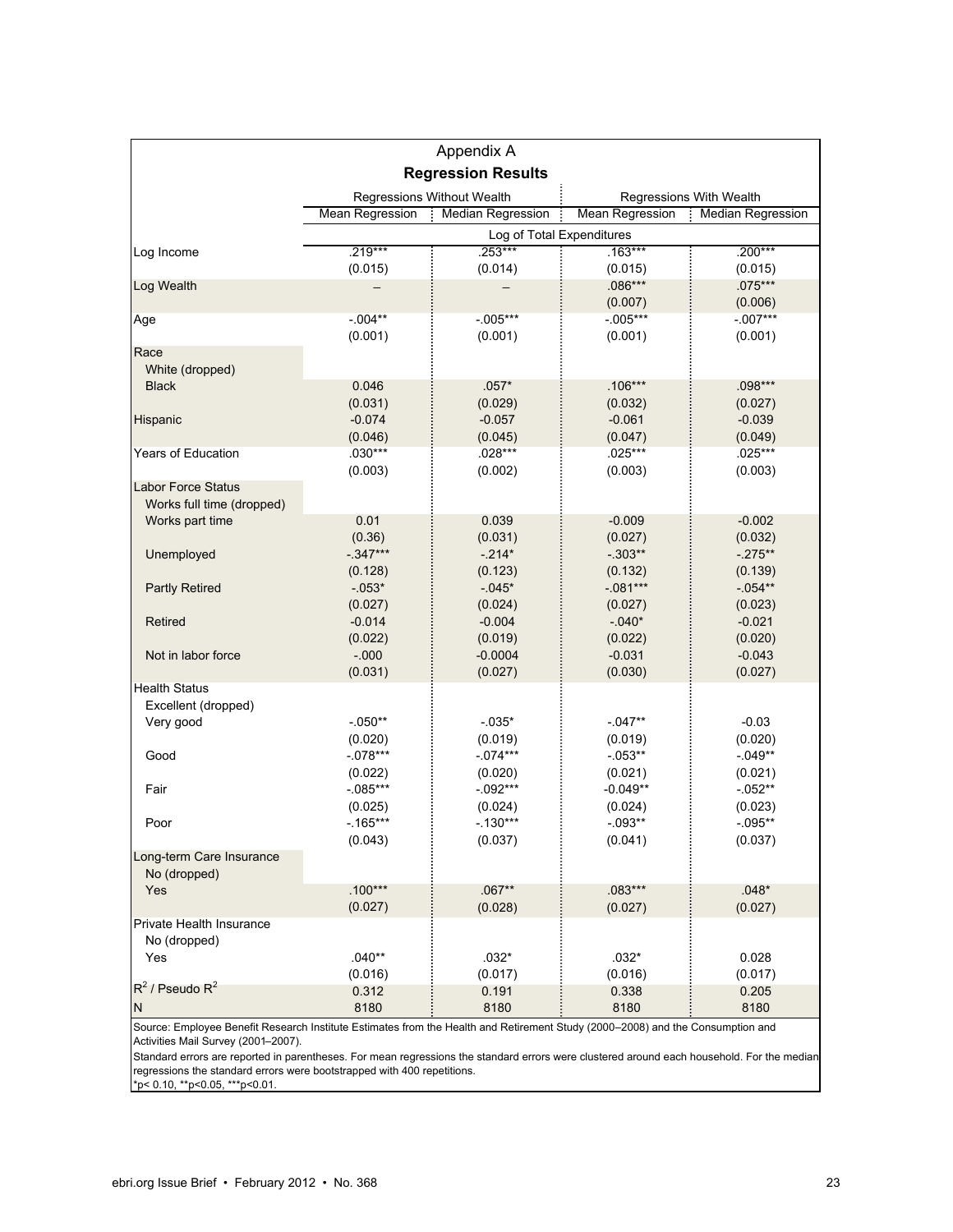#### Appendix B

#### **Longitudinal Changes in Median Household Income, Household Spending, Household Nonhousing Wealth, Household Total Wealth (Housing and Nonhousing), for Different Age Cohorts**

| Age Group                                                                                                                                                                | 2001     | 2003     | 2005     | 2007     |  |  |
|--------------------------------------------------------------------------------------------------------------------------------------------------------------------------|----------|----------|----------|----------|--|--|
| 50-64 in 2001                                                                                                                                                            |          |          |          |          |  |  |
| Income                                                                                                                                                                   | \$55,407 | \$49,050 | \$49,013 | \$51,773 |  |  |
| Expenditure                                                                                                                                                              | 36,721   | 42,435   | 42.107   | 42,345   |  |  |
| <b>Financial Wealth</b>                                                                                                                                                  | 90,620   | 91,693   | 108,805  | 118,894  |  |  |
| <b>Total Wealth</b>                                                                                                                                                      | 193,138  | 208,647  | 253,667  | 283,463  |  |  |
| 65-74 in 2001                                                                                                                                                            |          |          |          |          |  |  |
| Income                                                                                                                                                                   | \$36,756 | \$35,231 | \$35,839 | \$34,679 |  |  |
| Expenditure                                                                                                                                                              | 30,805   | 33,624   | 32,549   | 33,867   |  |  |
| <b>Financial Wealth</b>                                                                                                                                                  | 120,996  | 113,703  | 120,115  | 129,829  |  |  |
| <b>Total Wealth</b>                                                                                                                                                      | 244,233  | 255,106  | 287,121  | 299,282  |  |  |
| 75-84 in 2001                                                                                                                                                            |          |          |          |          |  |  |
| Income                                                                                                                                                                   | \$29,170 | \$25,102 | \$27,490 | \$26,540 |  |  |
| Expenditure                                                                                                                                                              | 26,945   | 27,073   | 25,154   | 26,806   |  |  |
| <b>Financial Wealth</b>                                                                                                                                                  | 108,155  | 107,671  | 102,875  | 85,720   |  |  |
| <b>Total Wealth</b>                                                                                                                                                      | 243,660  | 230,842  | 255,781  | 263,050  |  |  |
| 85+ in 2001                                                                                                                                                              |          |          |          |          |  |  |
| Income                                                                                                                                                                   | \$17,982 | \$16,574 | \$17,087 | \$19,994 |  |  |
| Expenditure                                                                                                                                                              | 18,808   | 17,985   | 15,413   | 22,578   |  |  |
| <b>Financial Wealth</b>                                                                                                                                                  | 46,420   | 33,520   | 30,300   | 21,306   |  |  |
| <b>Total Wealth</b>                                                                                                                                                      | 89.104   | 89.440   | 84.485   | 71,628   |  |  |
| Source: Employee Benefit Research Institute Estimates from the Health and<br>Retirement Study (2000-2008) and the Consumption and Activities Mail<br>Survey (2001-2007). |          |          |          |          |  |  |

(Only individuals observed in all four waves)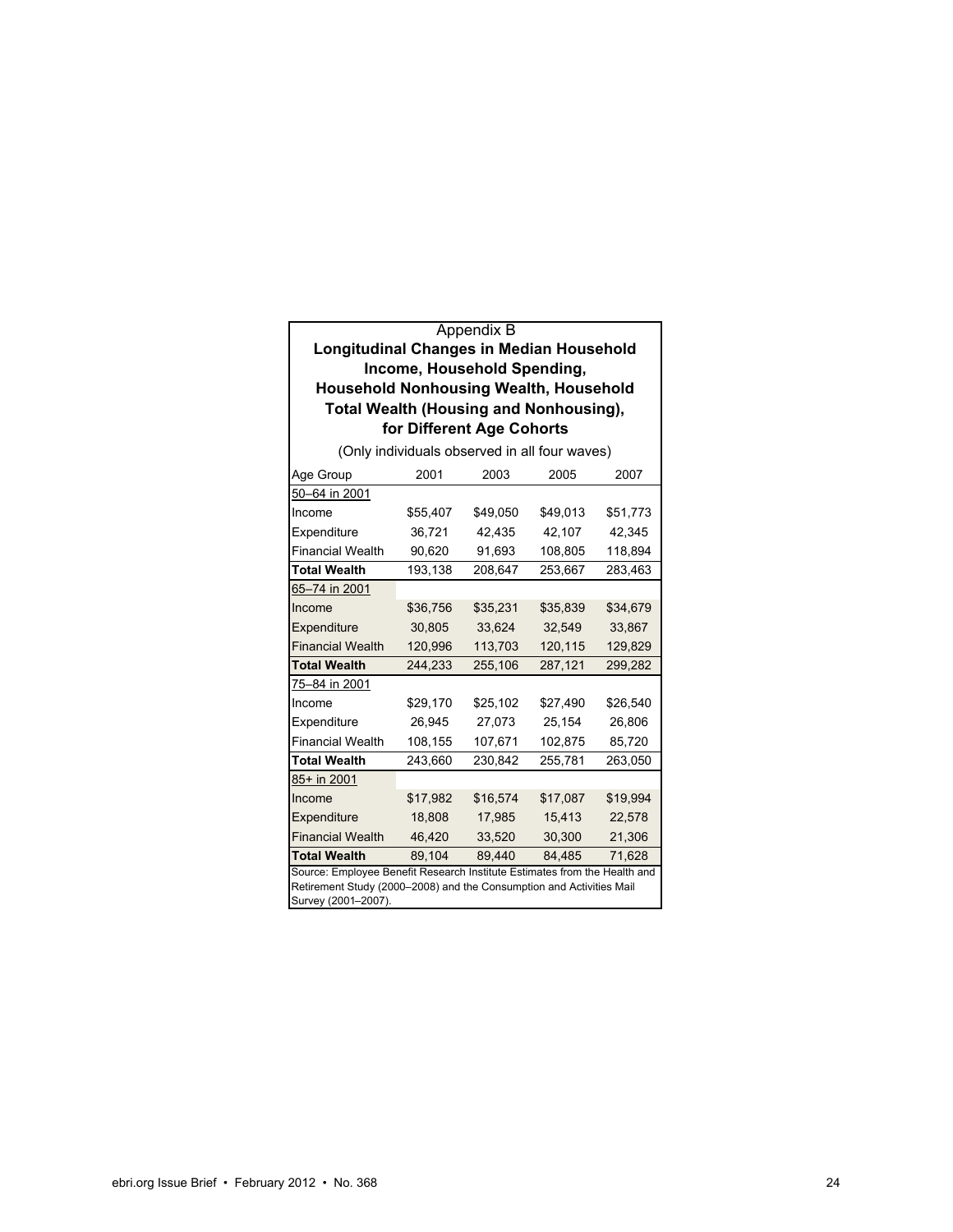|                                     |          |             | Appendix C |                                                                                                                                |                     |
|-------------------------------------|----------|-------------|------------|--------------------------------------------------------------------------------------------------------------------------------|---------------------|
|                                     |          |             |            | Median Household Income, Household Spending, Household Nonhousing Wealth,                                                      |                     |
|                                     |          |             |            | Household Total Wealth (Housing and Nonhousing), in 2010\$, for Single Males                                                   |                     |
|                                     | Income   | Expenditure | Income Gap | Nonhousing Wealth                                                                                                              | <b>Total Wealth</b> |
|                                     |          |             | 2001       |                                                                                                                                |                     |
| Separated*                          | \$9,114  | \$8.431     | \$683      | \$2.788                                                                                                                        | \$7,380             |
| Divorced                            | 31.437   | 20.767      | 10.670     | 52.410                                                                                                                         | 99.131              |
| Widowed                             | 27.082   | 22.695      | 4.387      | 112.950                                                                                                                        | 221.021             |
| <b>Never Married</b>                | 19.982   | 31.954      | $-11.972$  | 28,222                                                                                                                         | 69.443              |
|                                     |          |             | 2003       |                                                                                                                                |                     |
| Separated*                          | \$22,023 | \$21.616    | \$407      | \$190                                                                                                                          | \$3,220             |
| <b>Divorced</b>                     | 24.288   | 22.873      | 1.415      | 44.667                                                                                                                         | 134.589             |
| Widowed                             | 33.408   | 27,144      | 6.264      | 143,001                                                                                                                        | 260,121             |
| Never Married*                      | 22.540   | 22.368      | 172        | 40.760                                                                                                                         | 81.038              |
|                                     |          |             | 2005       |                                                                                                                                |                     |
| Separated*                          | \$10.240 | \$16,205    | $-$5.965$  | \$12,120                                                                                                                       | \$13,029            |
| Divorced                            | 26.634   | 23.738      | 2.896      | 41.958                                                                                                                         | 113.673             |
| Widowed                             | 25.474   | 25,328      | 146        | 61.767                                                                                                                         | 163,976             |
| Never Married                       | 32.316   | 28.979      | 3.336      | 60,627                                                                                                                         | 133.745             |
|                                     |          |             | 2007       |                                                                                                                                |                     |
| Separated*                          | \$26,050 | \$27,563    | $-$1.513$  | \$6.937                                                                                                                        | \$38,429            |
| <b>Divorced</b>                     | 25,107   | 27,445      | $-2,338$   | 23,096                                                                                                                         | 77,588              |
| Widowed                             | 33.178   | 33.645      | $-467$     | 119.421                                                                                                                        | 257.929             |
| <b>Never Married</b>                | 29.425   | 24.084      | 5,341      | 25.409                                                                                                                         | 174.112             |
|                                     |          |             |            | Source: Employee Benefit Research Institute Estimates from the Health and Retirement Study (2000-2008) and the Consumption and |                     |
| Activities Mail Survey (2001-2007). |          |             |            |                                                                                                                                |                     |
| * Less than 50 observations.        |          |             |            |                                                                                                                                |                     |

|                                                                     |        |             | Appendix D |                                                                                                                                |                     |
|---------------------------------------------------------------------|--------|-------------|------------|--------------------------------------------------------------------------------------------------------------------------------|---------------------|
|                                                                     |        |             |            | Median Household Income, Household Spending, Household Nonhousing Wealth,                                                      |                     |
|                                                                     |        |             |            | Household Total Wealth (Housing and Nonhousing), in 2010 \$ for Single Females                                                 |                     |
|                                                                     | Income | Expenditure | Income Gap | Nonhousing Wealth                                                                                                              | <b>Total Wealth</b> |
|                                                                     |        |             | 2001       |                                                                                                                                |                     |
| Separated                                                           | 8,935  | 15,207      | $-6,272$   | 461                                                                                                                            | 461                 |
| Divorced                                                            | 18,780 | 22,686      | $-3,906$   | 19,734                                                                                                                         | 55,839              |
| Widowed                                                             | 18.055 | 21.346      | $-3.290$   | 42.982                                                                                                                         | 133.096             |
| Never Married                                                       | 14,280 | 20,646      | $-6,367$   | 11,121                                                                                                                         | 20,646              |
|                                                                     |        |             | 2003       |                                                                                                                                |                     |
| Separated*                                                          | 14,651 | 20,062      | $-5.411$   | 485                                                                                                                            | 20,020              |
| <b>Divorced</b>                                                     | 15,228 | 18,205      | $-2,977$   | 12,657                                                                                                                         | 48,974              |
| Widowed                                                             | 19.651 | 25.387      | $-5.736$   | 49.214                                                                                                                         | 138.737             |
| <b>Never Married</b>                                                | 24.201 | 26.075      | $-1.874$   | 253.433                                                                                                                        | 317.210             |
|                                                                     |        |             | 2005       |                                                                                                                                |                     |
| Separated*                                                          | 11,233 | 9.936       | 1.298      | $\Omega$                                                                                                                       | 239                 |
| Divorced                                                            | 19,606 | 24,445      | $-4,839$   | 29,921                                                                                                                         | 116,165             |
| Widowed                                                             | 21,349 | 22,052      | $-703$     | 35,501                                                                                                                         | 124,036             |
| Never Married                                                       | 22.025 | 26,479      | $-4,454$   | 137.880                                                                                                                        | 292,497             |
|                                                                     |        |             | 2007       |                                                                                                                                |                     |
| Separated*                                                          | 11,827 | 10,108      | 1,719      | 864                                                                                                                            | 864                 |
| <b>Divorced</b>                                                     | 17.830 | 25,872      | $-8.043$   | 33,293                                                                                                                         | 67.151              |
| Widowed                                                             | 21,238 | 24,388      | $-3,150$   | 40,237                                                                                                                         | 165,003             |
| <b>Never Married</b>                                                | 21.943 | 22.983      | $-1.040$   | 16.437                                                                                                                         | 94.989              |
| Activities Mail Survey (2001-2007).<br>* Less than 50 observations. |        |             |            | Source: Employee Benefit Research Institute Estimates from the Health and Retirement Study (2000-2008) and the Consumption and |                     |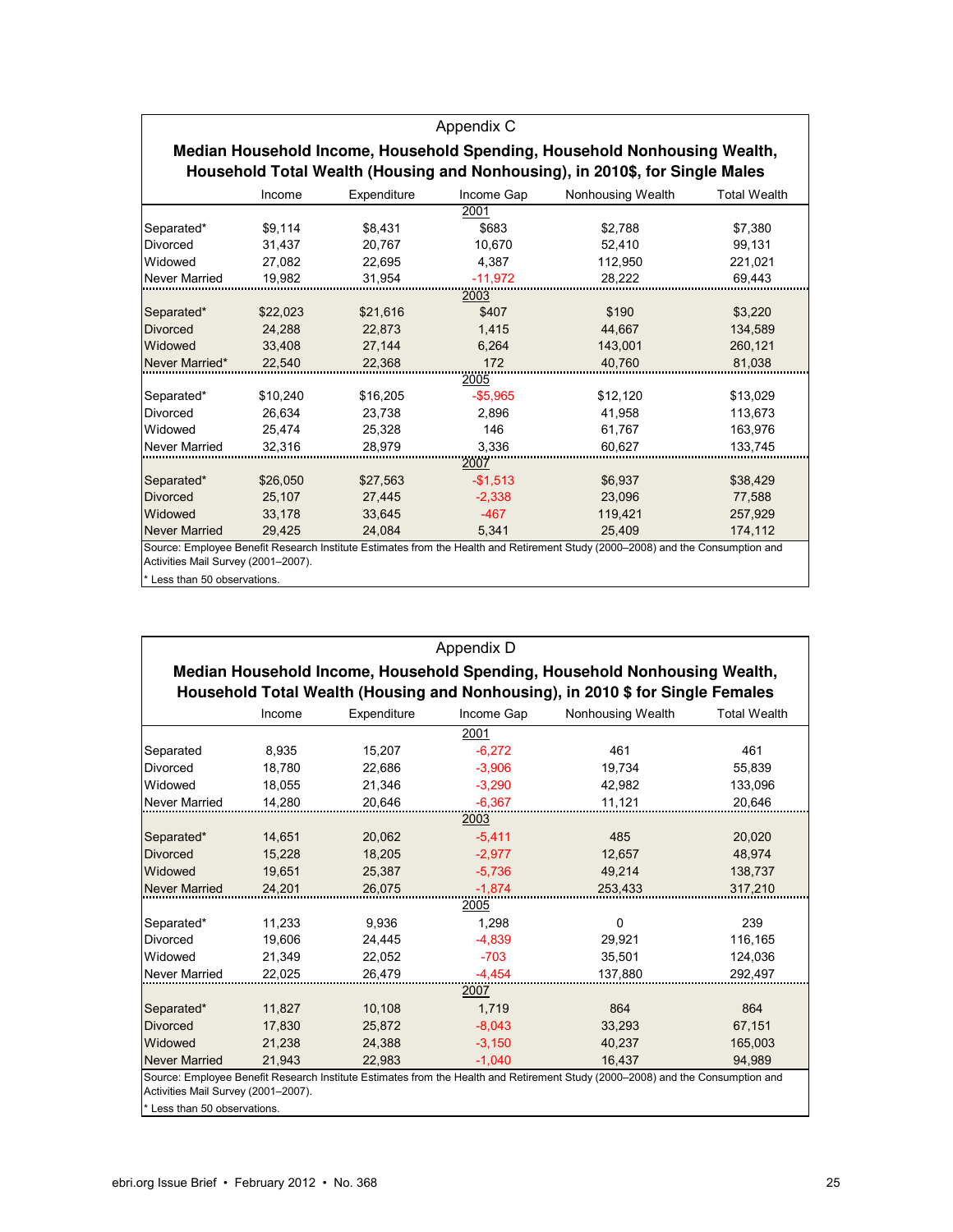

### **Where the world turns for the facts on U.S. employee benefits.**

**Retirement and health benefits are at the heart of workers', employers', and our nation's economic security. Founded in 1978, EBRI is the most authoritative and objective source of information on these critical, complex issues.** 

#### **EBRI focuses solely on employee benefits research — no lobbying or advocacy**

EBRI stands alone in employee benefits research as an independent, nonprofit, and nonpartisan organization. It analyzes and reports research data without spin or underlying agenda. All findings, whether on financial data, options, or trends, are revealing and reliable — the reason EBRI information is the gold standard for private analysts and decision makers, government policymakers, the media, and the public.

#### **EBRI explores the breadth of employee benefits and related issues**

EBRI studies the world of health and retirement benefits — issues such as 401(k)s, IRAs, retirement income adequacy, consumer-driven benefits, Social Security, tax treatment of both retirement and health benefits, cost management, worker and employer attitudes, policy reform proposals, and pension assets and funding. There is widespread recognition that if employee benefits data exist, EBRI knows it.

#### **EBRI delivers a steady stream of invaluable research and analysis**

- EBRI publications include in-depth coverage of key issues and trends; summaries of research findings and policy developments; timely factsheets on hot topics; regular updates on legislative and regulatory developments; comprehensive reference resources on benefit programs and workforce issues; and major surveys of public attitudes.
- **EBRI meetings present and explore issues with thought leaders from all sectors.**
- EBRI regularly provides congressional testimony, and briefs policymakers, member organizations, and the media on employer benefits.
- EBRI issues press releases on newsworthy developments, and is among the most widely quoted sources on employee benefits by all media.
- EBRI directs members and other constituencies to the information they need, and undertakes new research on an ongoing basis.
- EBRI maintains and analyzes the most comprehensive database of 401(k)-type programs in the world. Its computer simulation analyses on Social Security reform and retirement income adequacy are unique.

#### **EBRI makes information freely available to all**

EBRI assumes a public service responsibility to make its findings completely accessible at www.ebri.org — so that all decisions that relate to employee benefits, whether made in Congress or board rooms or families' homes, are based on the highest quality, most dependable information. EBRI's Web site posts all research findings, publications, and news alerts. EBRI also extends its education and public service role to improving Americans' financial knowledge through its award-winning public service campaign ChoosetoSave<sup>®</sup> and the companion site www.choosetosave.org

#### **EBRI is supported by organizations from all industries and sectors that appreciate the value of unbiased, reliable information on employee benefits.** Visit www.ebri.org/about/join/ for more.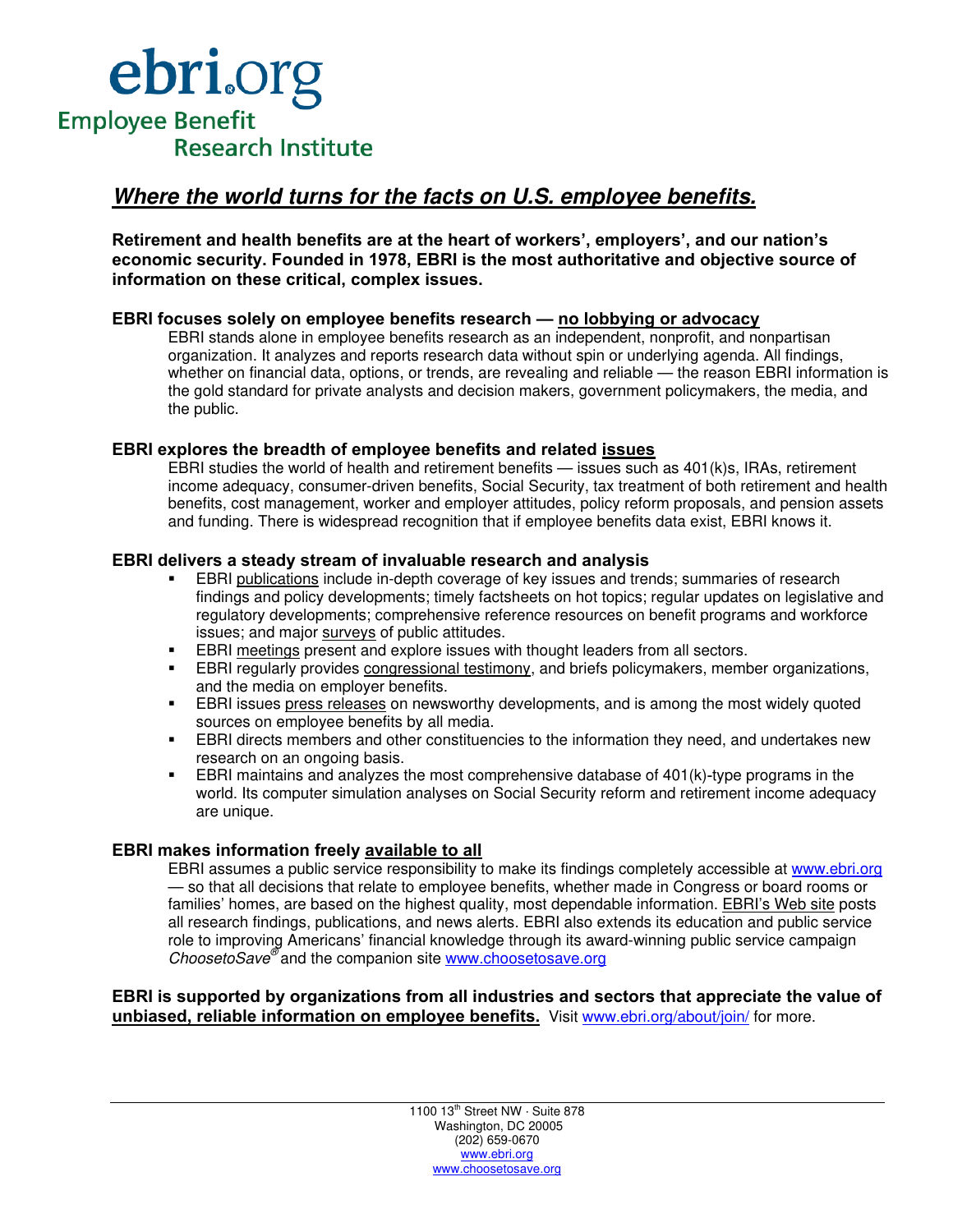

# *CHE ECK O OUT E EBRI'S S WEB B SITE*

# *EBRI's website is easy to use and packed with useful information! Look for these special features: g gTHE!*<br>*g*<br>*Web page. Click of<br>riodicals.<br><i>g*<br>*nefits.*<br>*g*<br>*g*

- EBRI's entire library of research publications starts at the main Web page. Click on *EBRI* Issue Briefs and EBRI Notes for our in-depth and nonpartisan periodicals.
- Visit EBRI's blog.
- EBRI's reliable health and retirement surveys are just a click away through the topic boxes at the top of the page.
- Need a number? Check out the *EBRI Databook on Employee Benefits*.
- Instantly get e-mail notifications of the latest EBRI data, surveys, publications, and meetings and seminars by clicking on the "Notify Me" or "RSS" buttons at the top of our home page.

*There's lots more!* 

*Visit EBRI on-line today: www.ebri.org*